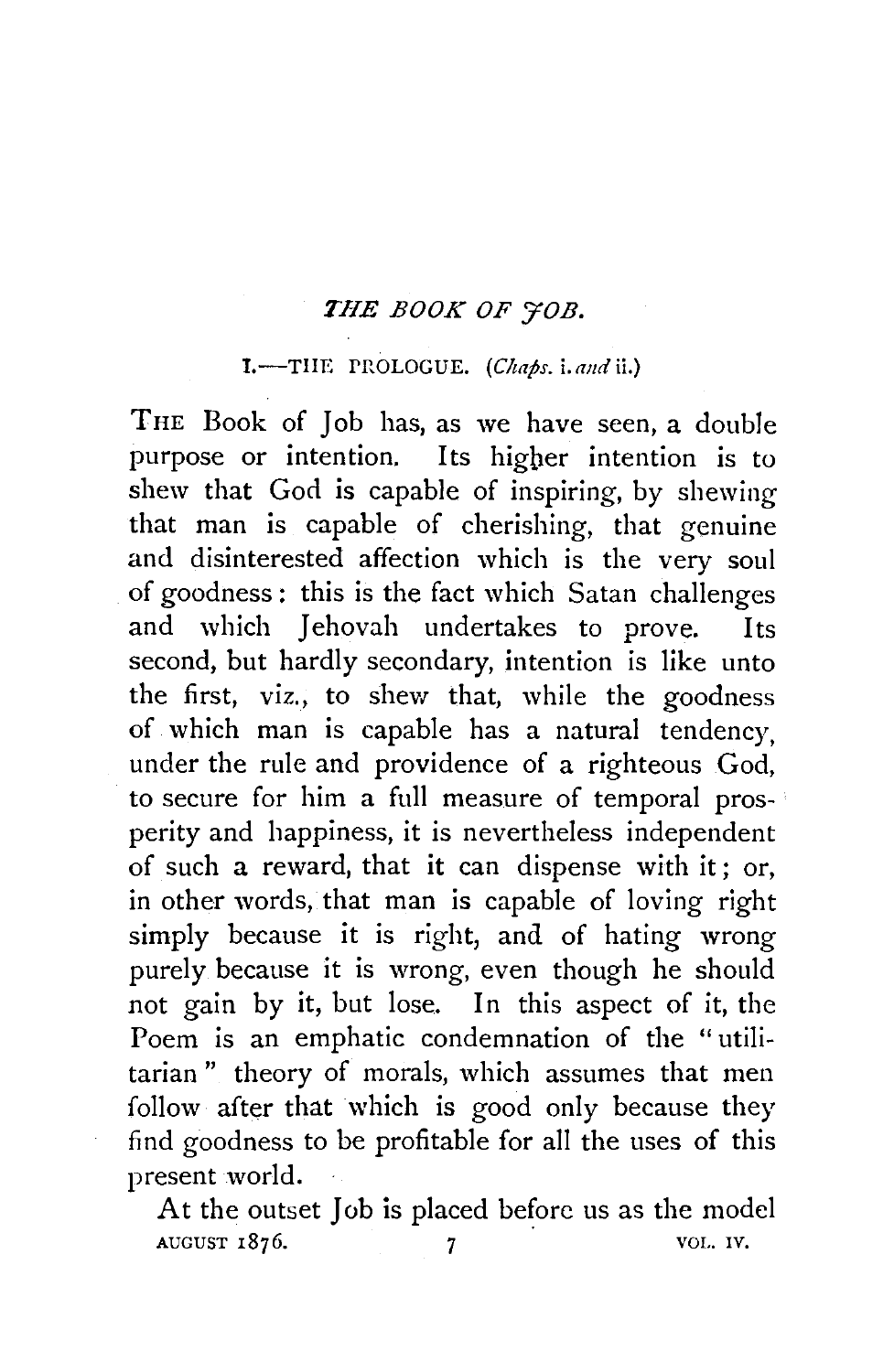of a perfect man,—" the very paragon of his age," "without his peer in all the earth." His outward conditions are large and prosperous : he has seven sons and three daughters, who seem to have been not unworthy of even such a father as he, and are united to each other, and to him, by a singularly close and cordial attachment. He is not a nomad, but a settled and wealthy landed proprietor, with a vast estate and immense possessions, and he is recognized as " the greatest of the Sons of the East," probably that is, as the wisest and noblest, as well as the wealthiest, man of his age. So far he presents that combination of personal goodness with happy outward conditions which the ancients regarded as the normal and invariable result of the righteous rule of God. Such a combination, however, was sure to give rise, sooner or later, to the suspicion that the goodness which had prosperity for its  $\prime$  result might also have it for its motive; that the righteousness even of the best of men might prove to be only a subtle and refined selfishness. That this question might be raised in its most searching and crucial form, and answered in a manner the most complete, authoritative, final, it is carried up into heaven, where alone the profound mysteries of life can be adequately handled ; and it is argued out --nay, fought out—there. A fallen angel, a "son of God," who has sunk from his first estate, challenges the reality of human goodness : " Is it *for nought* that Job fears God? Is not his piety simply a matter of profit and loss ? Does he not do right only for the gain he may get thereby? Take away the gain, and what will become of his good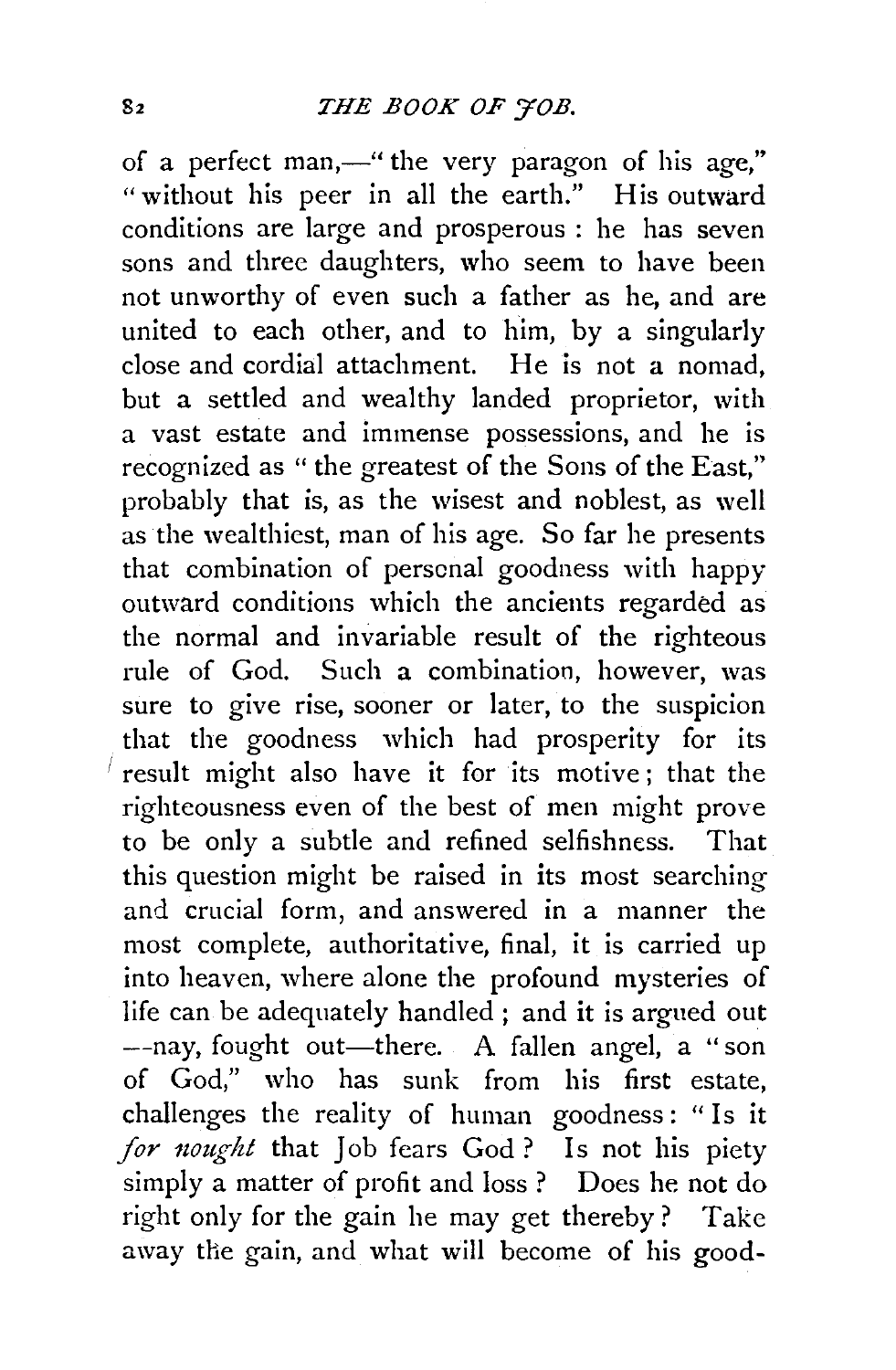ness ?" Confident in the sincerity of his servant Job, assured that *he* at least is not one of those---

> "\Yho, trimm'd in forms and visages of duty, Keep yet their hearts attending on themselves."

j ehovah accepts the challenge. He consents that Job shall be stripped of all that he has ; that all his gains shall be taken from him, and only his good ness left. Nor need any man question either the justice or the kindness of God in exposing him to what seems so cruel an experiment. The path of danger is the path of honour. Could Job have known, as Jehovah did know, that he was being put to the proof in order both that all the hierarchy of heaven might be convinced of man's capacity for a sincere and genuine piety, and that all sub- .sequent generations of men, looking back on the trial of his faith, might find it pregnant with incentives to courage, and patience, and hope---could he have foreseen this *"end* of the Lord," we may be very sure he would have rejoiced that ihe was counted worthy to suffer for an end so large and so noble.

That, however, he did not, and could not, know. Nevertheless "he *endured*," and entered into the 'blessedness of the man who, when tried, is found constant. Deprived of Hocks and herds, his faithful servants and his loving children, in a single day ; deprived of them with a suddenness and in forms which would inevitably mark him out as a man " smitten of God and afflicted," he nevertheless .retained his integrity, and possessed 'his soul in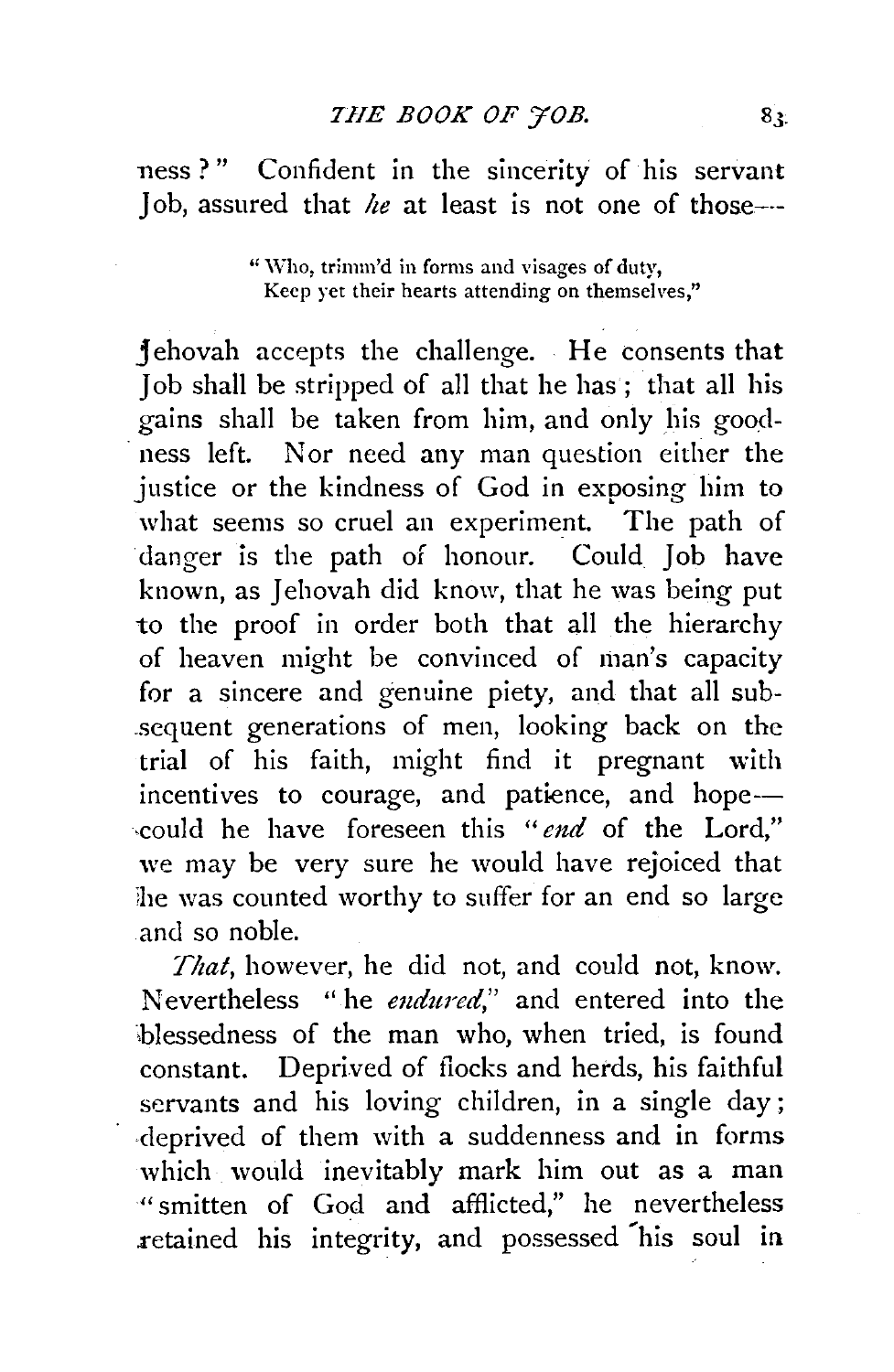patience. So far from renouncing God because his. gains were gone,

> "and all That made him happy at one stroke was taken For ever from the world,''

he fell on his face before Him and worshipped Him\_ The Adversary has only one device left; for, among other features which distinguish the "Adversary" of this Poem from the " Satan" of later inspired authors is the fact that he is represented as using only outward means, that he has no recourse to those inward spiritual suggestions by which *we* are: most keenly tempted; *these* are left to the wife of Job and his friends. Job has lost much, but not all : his health remains, and, with his health,. the possibility of recovering what he has lost. 0£ this too, therefore, Satan seeks, and is permitted, to despoil him. He smites Job with the most loathsome and monstrous form of disease known amongmen, a form, too, which was universally regarded as. the revenge taken by an insulted Heaven on some heinous and enormous sin. And now, in the fullest and extremest sense, Job is stripped of all that he had gained by loving and serving God; nay, and even to his own mind, he is stripped of it by the very hand of God Himself. Nevertheless, he submits without a murmur, as who should say,

> "Nay, I will be the pattern of all patience ; I will say nothing,"

and shews himself as ready to accept evil from the hand of the Lord as good. His very wife turns upon him, and counsels him to utter the exact: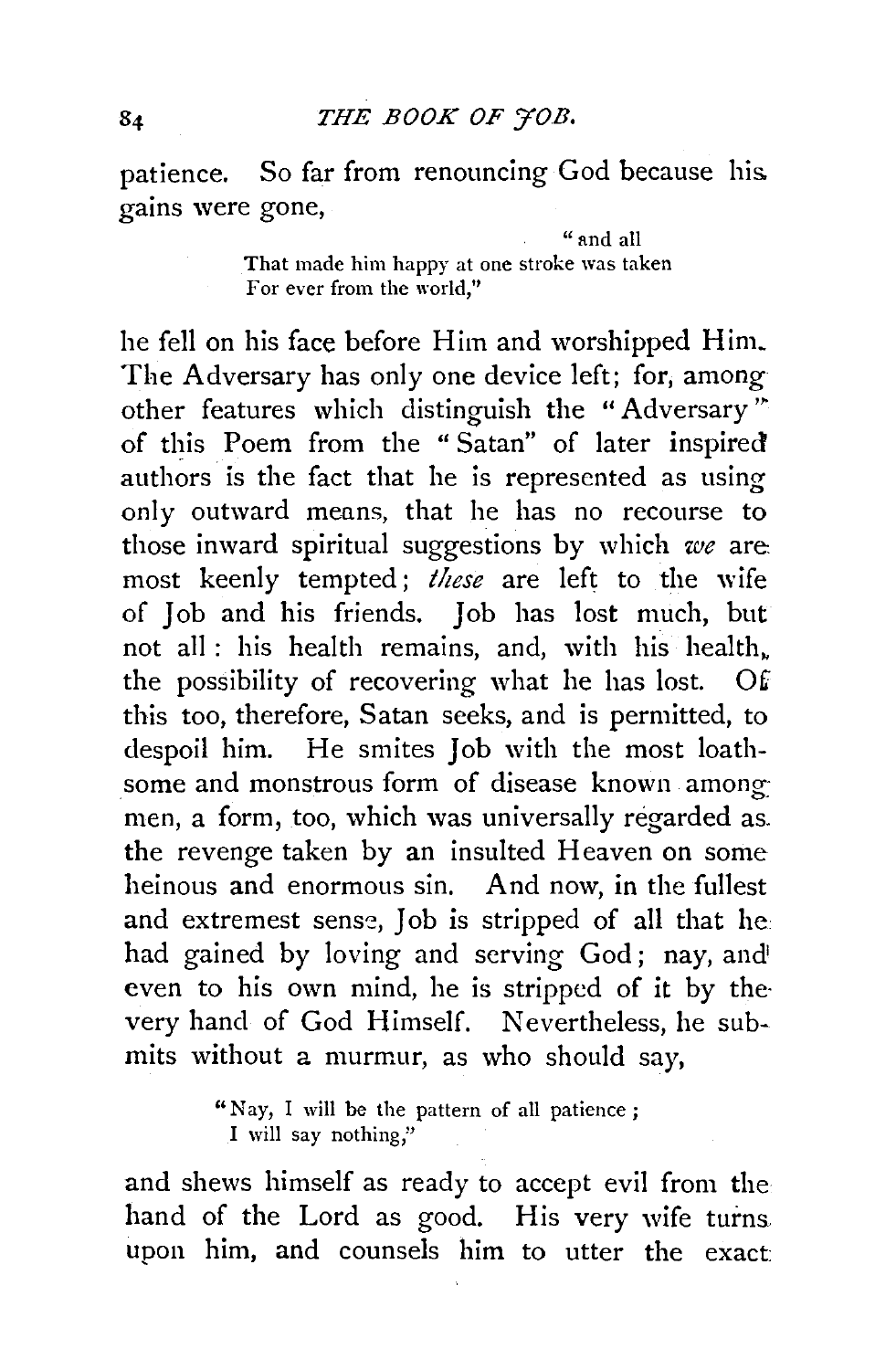words which Satan had flattered himself that *he*  could wring from his lips (comp. Chap. i. 11, final clause with final clause of Chap. ii. 9). And, still, Job sinned not with his lips. True, a curse does fly from them at last; the silent sympathy of the Friends evokes from him what no pressure of loss and misery could extort from his constant soul : but when he opens his lips he curses,—not God, but himself and the day which gave him birth.

Jehovah, then, has already gained the victory over the Adversary. Satan has exhausted his resources ; he has nothing more that he can do ; and he sullenly acknowledges his defeat by flight. His baneful figure vanishes from the Poem. \Ve see him no more ; no, not even at the end of the Drama, when the other persons of the Story come forward to receive the final sentence of Jehovah. For God and for us, to heaven and to earth, the patient Job has demonstrated that a genuine and unselfish goodness. a goodness which can not only dispense with reward but can also endure every form of loss, indignity, pain, is possible to man even here upon the earth and under the inauspicious conditions of time.

CHAPTER **I.**-There was a man in the land of Uz, whose name *ruas 'Job. Tlti's man was peifect and upright, and one ·who feared God and eschewed evil.* 2. *And there were born unto him seven* sons and three daughtcrs. **3.** His cattle also were seven thousand sheep, and three thousand camels, and five hundred yoke of oxen, and *five hundred she-asses, and* [he had] *a very large household; so that this man was great before all the Sons of the East.* 

4· *1\'ow Ius sons 1oere 1c'IJ!lf to make a banquet eaclt of them at his house on his day; and they used to send and bid their three sislers to eat and to drink with them.*  $5$ *. And so it was, when the days* .~.:f *the banquet had gone round, 'Job soil for tlum, and ha.'lowcd*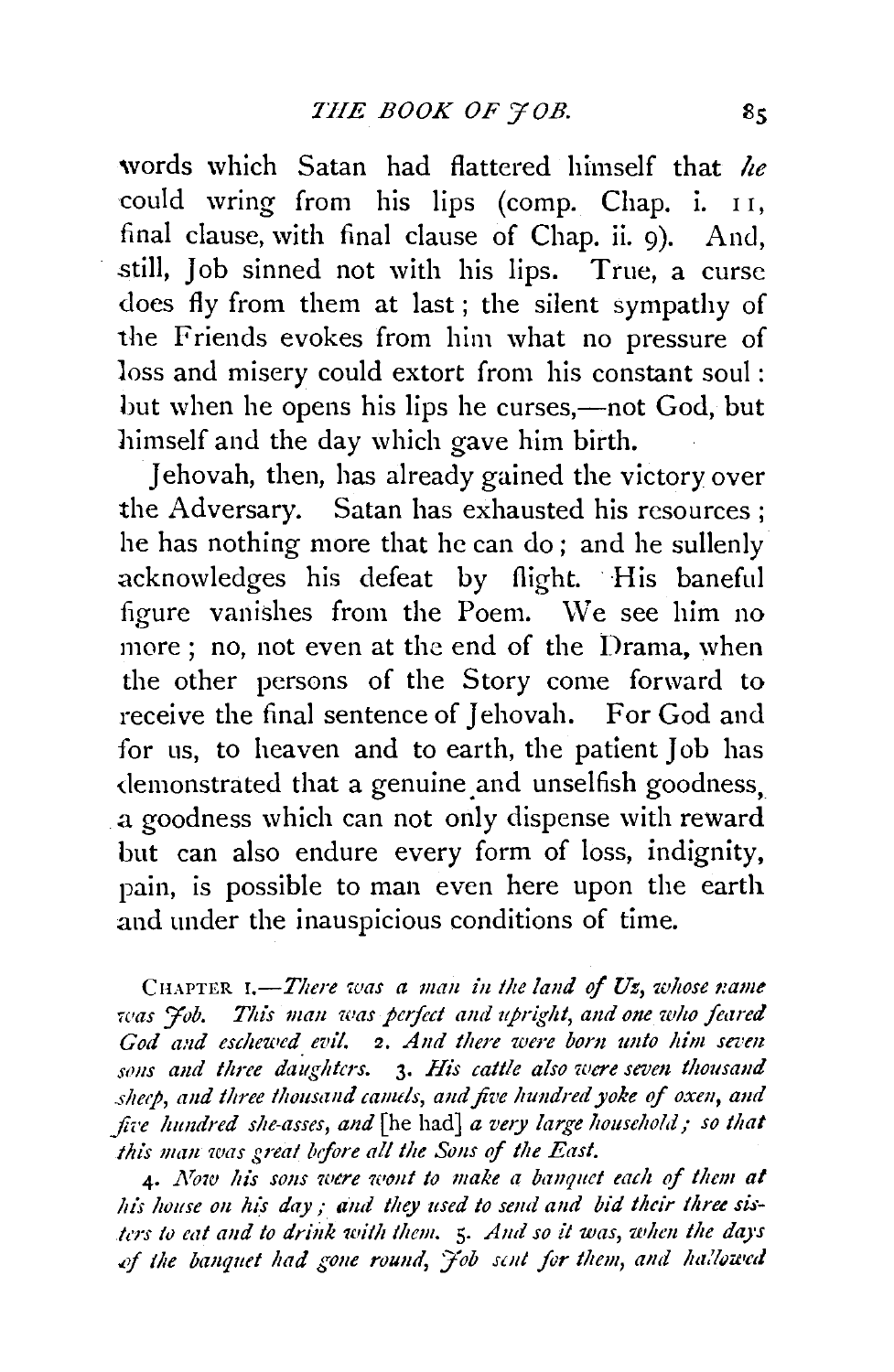them; and he gat him up early in the morning, and offered upburnt offerings according to their number: for *Yob said*, Haply, *my so1u ha7't sinned and renounced God t'n tlteir hearts. Tlms*   $\overline{did}$  *Fob alway*.

6. *1Vow it happmed on a daJ•, 'lC'hm the Sons* of *God came to· presmt themseh•es btfore the Lord, that Satan also came among them.*  7· *A1td the Lord said to Satan, TVhmce comes! t/wu? And Sarmr*  answered the Lord and said, From hurrying to and fro in the earth, and from going up and down in it. 8. Then said the Lord to Satan. Hast thou considered my servant 'Fob ? for there is none like him on *the earth, a perfect man and an upright, one that feareth God and esclteweth en!.* 9· *And Satan am1c•ered the Lord and said, Is* it *for nought that Fob fearcth God?* 10. Thou, hast Thou not made a *fence round him, and round his house, and round all that he hath?* Thou hast blessed the work of his hands, and his cattle spread them*sekes abroad oz•er !tie land.* I 1. *But only put for lit Thine ltand and· touch all that he hath,<sup>1</sup>* [and then see] if he will not renounce Thee to Thy face. **I2.** And the Lord said to Satan, Behold, all that he *hath* is in thine hand: only upon himself put not forth thine hand. · *So Satan wmt forth from t/u presmce* of *the Lord.* 

13. *Jllow it happmed on a day, zc•hm his sons and his daughters tere eating, and drinking wine, in the house of their brother the first born,* (14) *there came a messenger to '7 ob and said, The oxen were j>/owing, and the asses gra:::ing dose b)•,* (I 5) *whm the Sabaans felt*  whon them, and carried them off; and they smote the young men with  $the$   $edge$  of the sword; and  $I$  am escaped, even  $I$  alone, to tell thee. 16. *While he was yet speaking, there came another, and said, A fire* of God fell from heaven, and burned the flocks and the young *men, and consumed them ; and I am escaped, even I alone, to tell thee.* 

 $\overline{P}$  The ellipsis of verse 11 requires to be filled up with some such words as "and see," or, "then see." Similar ellipses are not uncommon in Oriental literature. Thus in the Corân we read (Sura xxv. verses 9 and 22): "They say, What sort of apostle is this? He eateth food and walketh the streets. Unless an angel be sent down and take part in his warnings, or a treasure be thrown down to him, or hehave a garden that supplieth him with food, •.. and these unjust. persons say, Ye follow but a man enchanted." And again: "They who look not forward to meet us say, If the angels be not sent down to us, or unless we behold our Lord. . . . Ah, they are proud of heart, and exceed with great excess." In each of these cases we must supply the words "we will not believe," in order to complete the sense. Many such ellipses may be found in the Corân alone.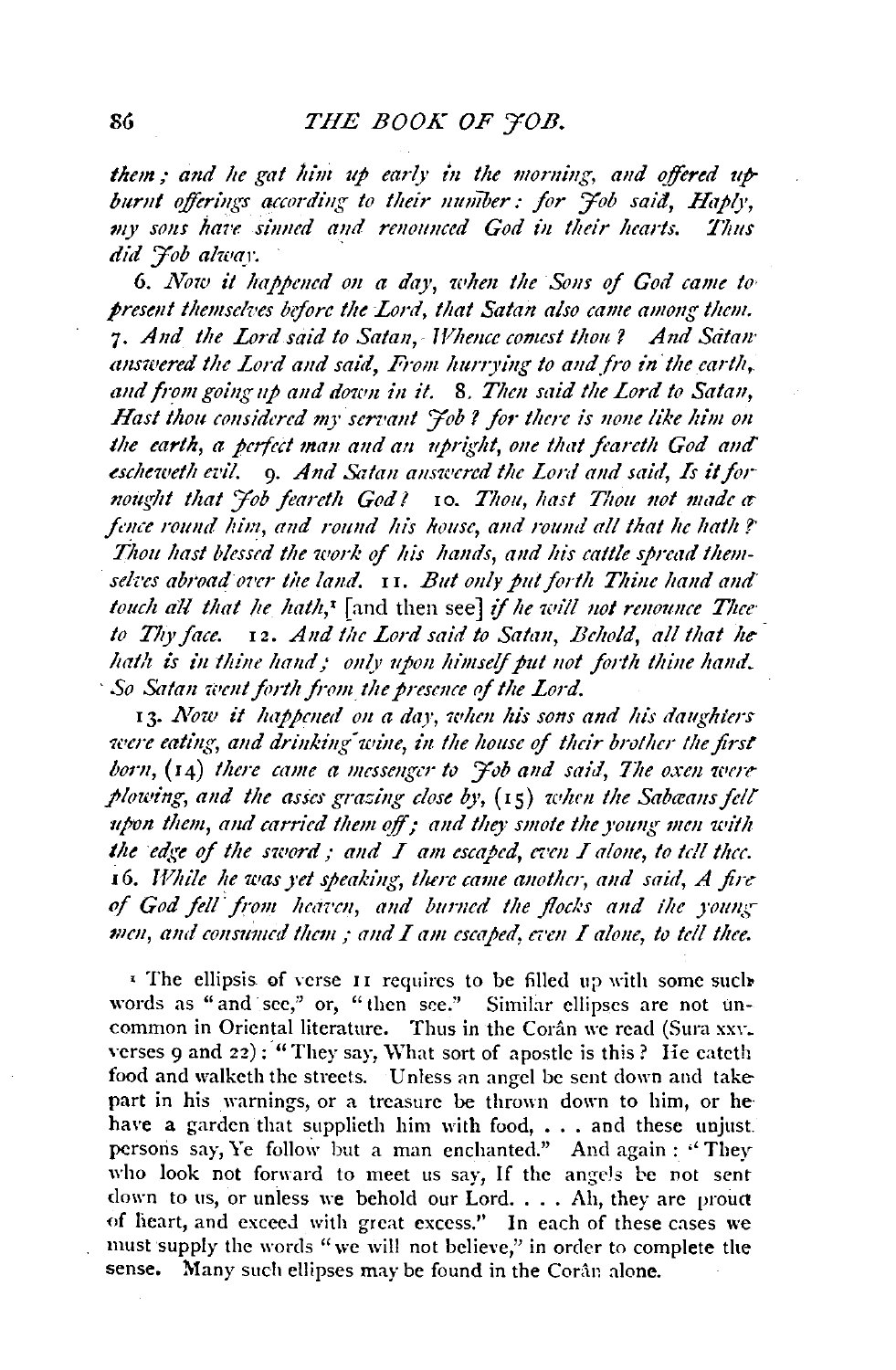17. *While he was yet speaking, there came another, and said, The Chasdim formed three bands, and rushed upon the camels, and carried*  them off, and smote the young men with the edge of the sword: and *I* am escaped, even *I* alone, to tell thee. 18. *While he was vet* speaking, there came another, and said, Thy sons and thy daughters *were eating, and drinking wine, in the house of their brother, the first born,* (19) *when, lo, there came a great wind from across the* desert, and smote the four corners of the house, so that it fell on the young folk, and they are dead; and I am escaped, even I alone, *to tell thee.* 

20. *Then 'Fob arose, and rent his mantle, and shaved his head*; and he fell on the ground and worshipped, (21) saying: Naked *came I from my mother's womb, and naked shall I return thither.* The Lord gave, and the Lord hath taken; blessed be the name of *the Lord*.

22. In all this '*Hob sinned not, nor charged God with wrong*.

CHAPTER *H.-Again it happened* 011 *a da)•, u•hm the Sons* if *Goa*  came to present themselves before the Lord, that Satan also came *to presmt himself before the Lord. Then said the Lord to Satan, TFtience comes/ tltou?* · 2~ *And Satan answered the Lord and satil, From hurrying to and fro in the earth, and from going up and down in it.* 3· *And the Lord said to Satan, Hast thou considered my*  servant '*Hob, that there is none like him on earth, a perfect man and an upright, one that feantlt- God and escheweth a•il? And sti'll he*  holdeth fast his integrity, although thou didst move me against him, to swallow him up without cause. 4. And Satan answered the Lord and said, A skin for a skin, and all that a man hath, will he give *up for his life:* (5) *but only put forth Thine hand, and touch his bone*  and his flesh, [and then see] if he will not renounce Thee to Thy face. 6. And the Lord said to Satan, Behold him in thine hand; only spare his life.

7. *So Satan u•mt forth from lite presence* if *lite Lord, and smote 'Fob with a grievous ulcer from the sole of his foot even to his crown.* 8. And he took him a sherd to scrape limself withal as he sat upon the ashes. **9.** And his wife said to him, Dost thou still hold fast thine *integrity? Renounce God, a11d die.* 10. *But 'Job said to he;., Thou*  speakest as one of the *impious women speaketh*. Shall we, then, *accept the good from God, and shall we not accept the evil ?* 

*In all this 'Job sinned 11ot witlt* /:is *lips.* 

11. Now three of *'Hob's friends heard of all this evil that had*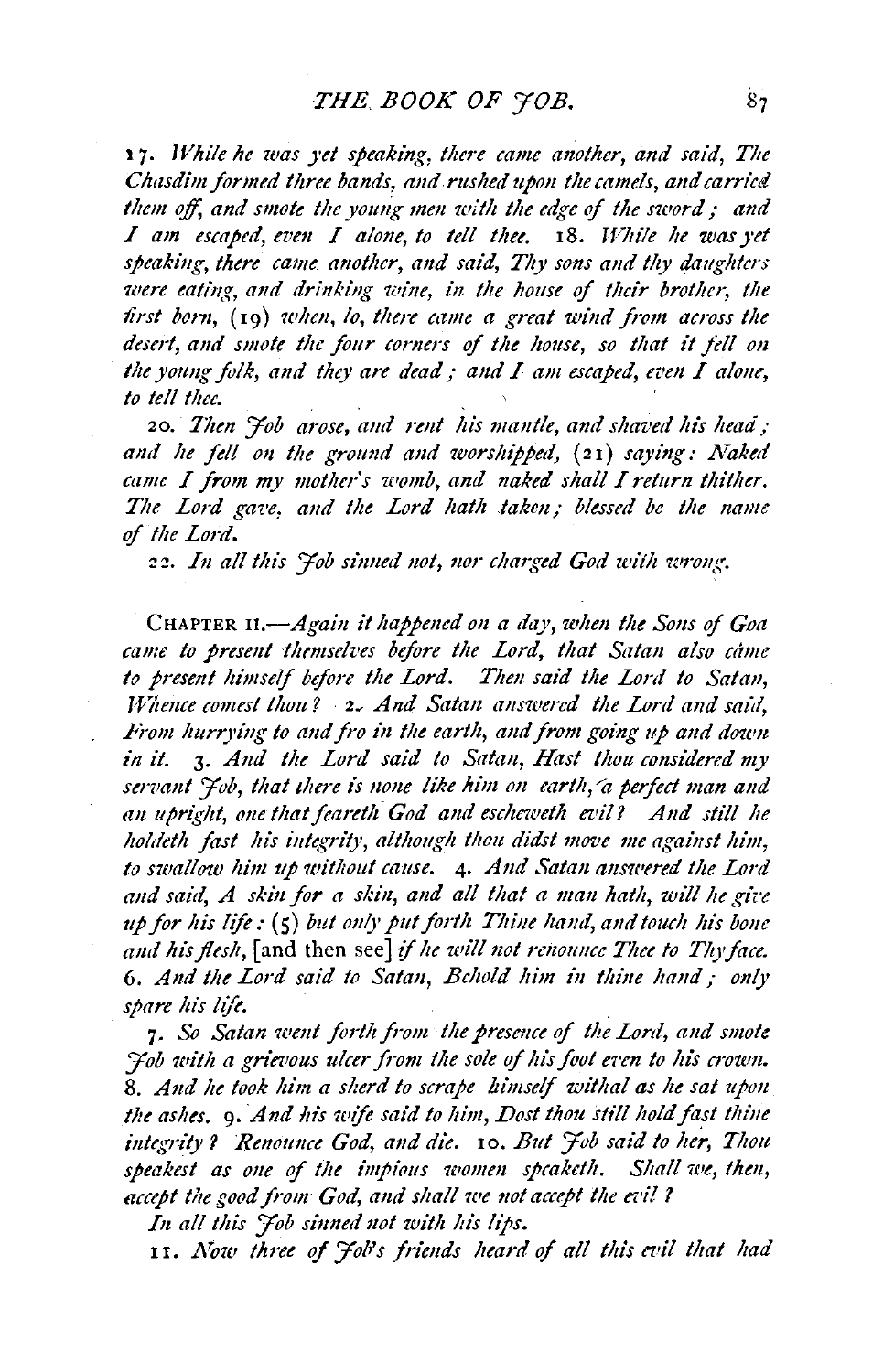befallen him : and they came each from his place—Eliphaz the Temanite, Bildad the Shuchite, and Zophar the Naamathite : for they had *concerted together to come and condole with, and to comfort him.* 12. But when they lifted up their eyes from afar and knew him not, they lifted up their voice and wept; and they rent their mantles, and sprinkled dust upon their heads toward heaven. 13. So they sat down with him upon the ground for seven days and seven nights; and none spake a word to him, for they saw that his *grief was z•ery great.* 

CHAPTER I. *verse* **I**. The derivation of the word "Job'' is still undetermined. Many assume it to mean *plagued*, or *afflicted*; some, to mean *penitent*. All we really know of it is that the name was borne by a son of Issachar (Gen. xlvi. 13), and that it is closely related to *Jobab*, a name borne by a descendant of Esau (Gen. xxxvi. 33), an Edomitish prince, with whom an early tradition identifies the hero of our Poem. Canon Cook suggests, with much reason, as I think, that "both forms (Job and Jobab) are probably derived from a word signifying jubilant exultation, and expressing the joy of a noble family at the birth of a heir."

" A man in the land of  $Uz$ ," *i.e.* a Hauranite. The catholicity, or universalism, of the Poet comes out in the very selection of his hero. He saw, as Professor Davidson remarks, "that God was not confined to the Jew, but was and must be everywhere the Father of his children, however imperfectly they attained to the knowledge of Him; he saw that the human heart was the same, too, everywhere, that it everywhere proposed to itself the same problems, and rocked and tossed under the same · . uncertainties; that its intercourse with Heaven was alike, and alike awful, in all places ; and away down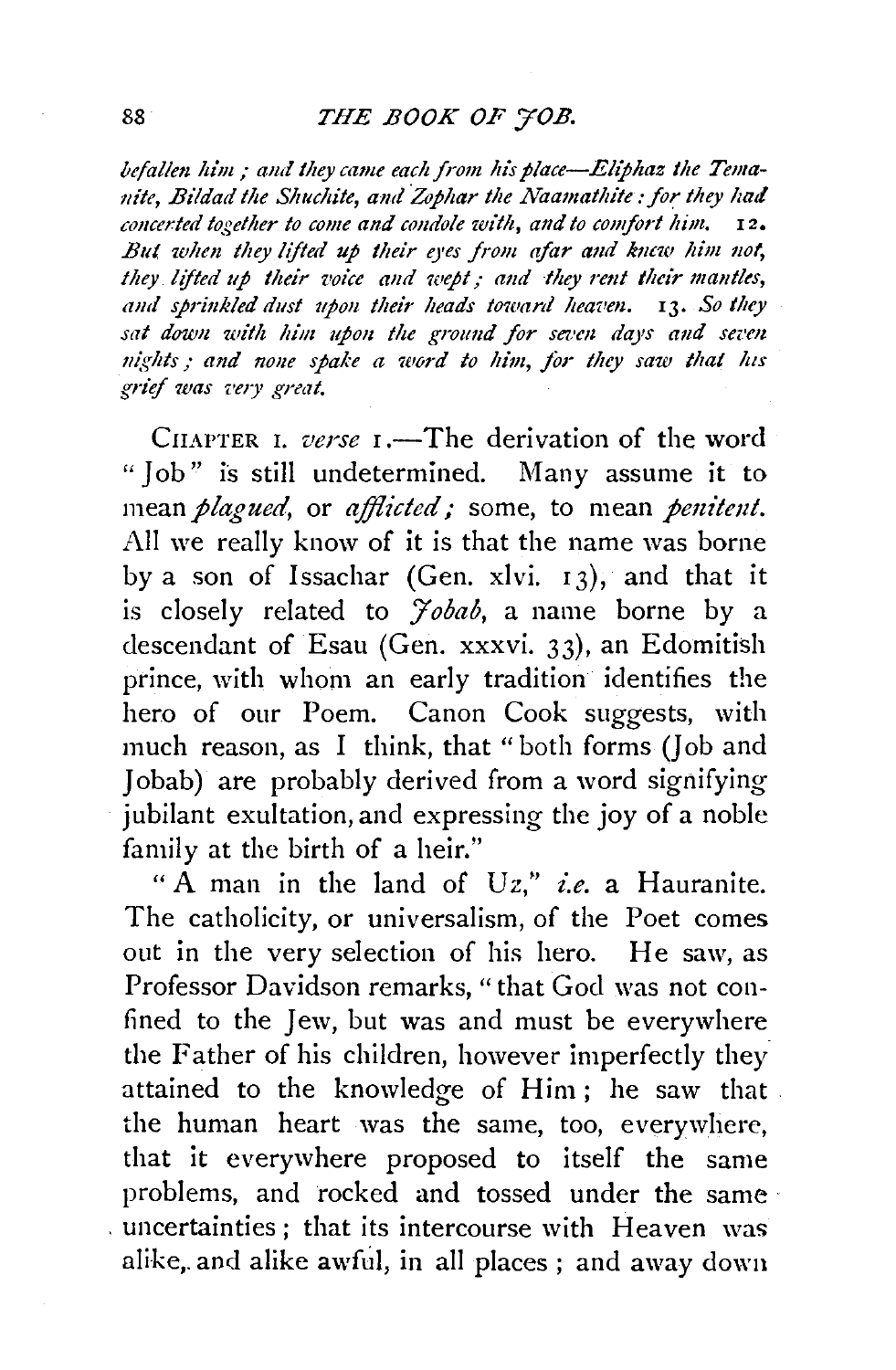far in that great Desert, stretching into infinite expanse, where men's hearts draw in from the imposing silence deep still thoughts of God, he lays the scene of his great Poem. He knows, Jew though he be, that there is something deeper far than Judaism, or the mere outward forms of any Dispensation ; that God and man are the great facts, and the great problem" their relation to each other.

The description of this verse gives a complete view of Job's character. The word translated "perfect" does not imply that he was absolutely without sin, but that he was simple, single-hearted; that his character was woven of one piece throughout, that there was no duplicity in it; that by confession and .sacrifice he had been absolved from such offences as he had committed, so that he was free from conscious, wilful, habitual sin. In short, he was what Shakespeare calls a man of "a *clear* spirit." The epithet " perfect," as distinguished from and complemented by " upright," signifies that he was *inwardly* lacking in none of the qualities and attributes of a righteous man, and that this inward righteousness and completeness wrought itself out in a well-balanced and erect life.

The first two epithets of the verse depict him as he was in himself; the second two in his relation to Heaven. He walked in that" fear of the Lord" which is both the beginning and the end of wisdom, and necessarily, therefore, maintained a stedfast .abhorren:e of evil in every form. There can be no doubt that the four epithets taken together are .intended to set Job before us as an ideally perfect man, a man not only morally blameless but also both sincerely and scrupulously religious; a man whose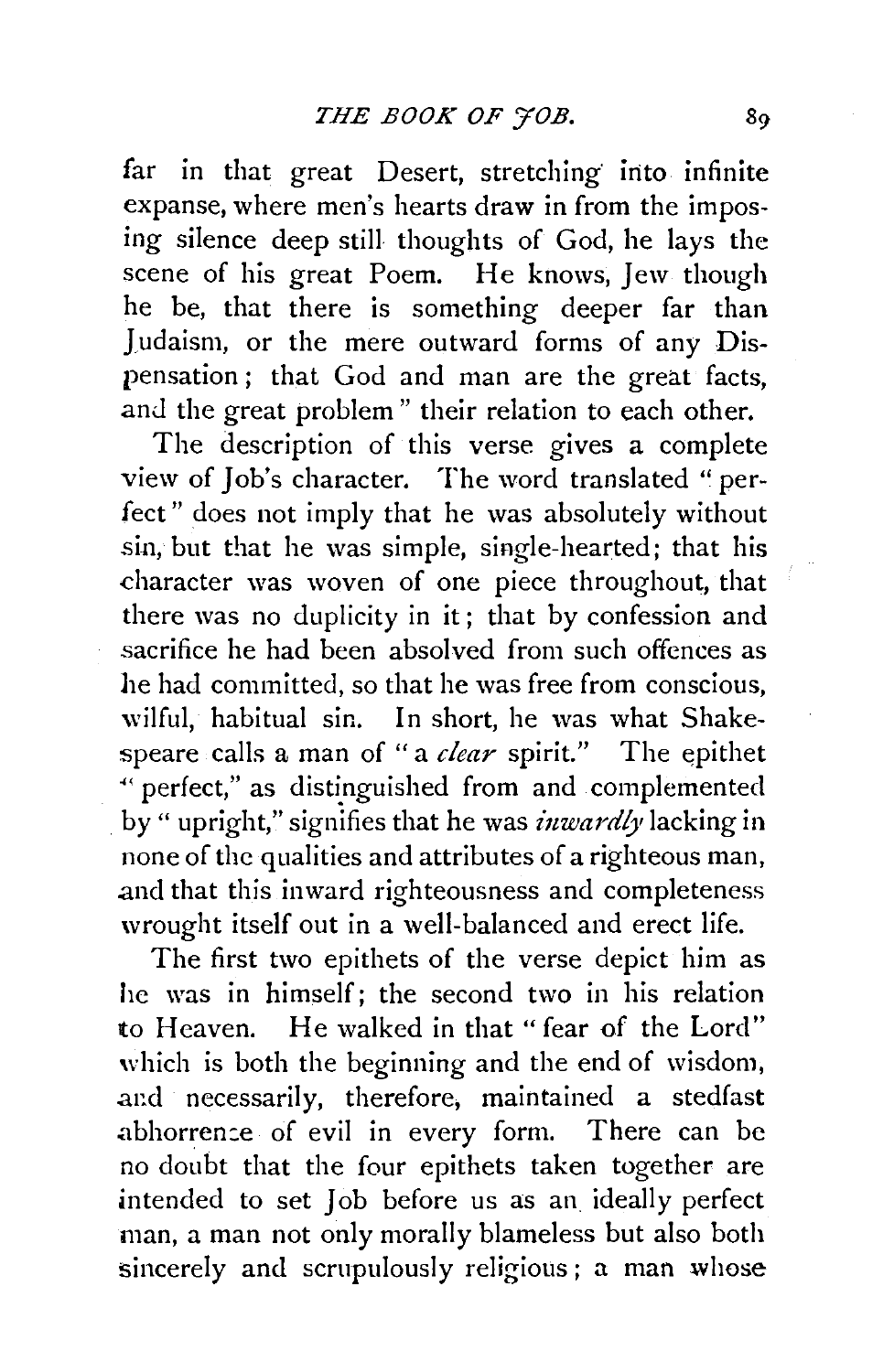virtue and piety are beyond suspicion : for this is. the fundamental assumption of the Poem, the fact on which the whole Story turns and proceeds; moreover Jehovah Himself is introduced as attesting and confirming it (Chap. i.  $8$ ; and Chap. ii. 3). The best commentary on the whole verse is contained in Chapters xxix. and xxxi., in which Job. depicts himself as he was in the happy days when " the Almighty was yet with him."

*Verse* 3 describes the possessions of Job. The word rendered "substance" in the Authorized Version, and here rendered "cattle," always means live stock. Ritter tells us that a Hauranite who now owns *five* voke of oxen is held to be a man of station and opulence; "*five hundred* voke" would make a prince of him. As these oxen are, and were, mainly used for ploughing, Job must have held a large landed estate. The " seven thousand sheep" imply, of course, that he was a wealthy sheep-master, as well as a farmer on a large scale. The " three thousand camels" imply, probably, that he was also a princely merchant, sending out large caravans to trade in the cities and among the tribes of the East,-as perhaps we might also infer from the frequent references to these travelling caravans in the body of the Poem. The "five hundred she-asses" confirm the impression of vast wealth,—the she-ass being esteemed to be far more valuable than the male, because of the milk she yielded; this milk, then as now, being greatly prized in the East. The word rendered " household," and in the margin of our English Bible "husbandry," is of somewhat dubious import; but probably indicates that, for the various uses of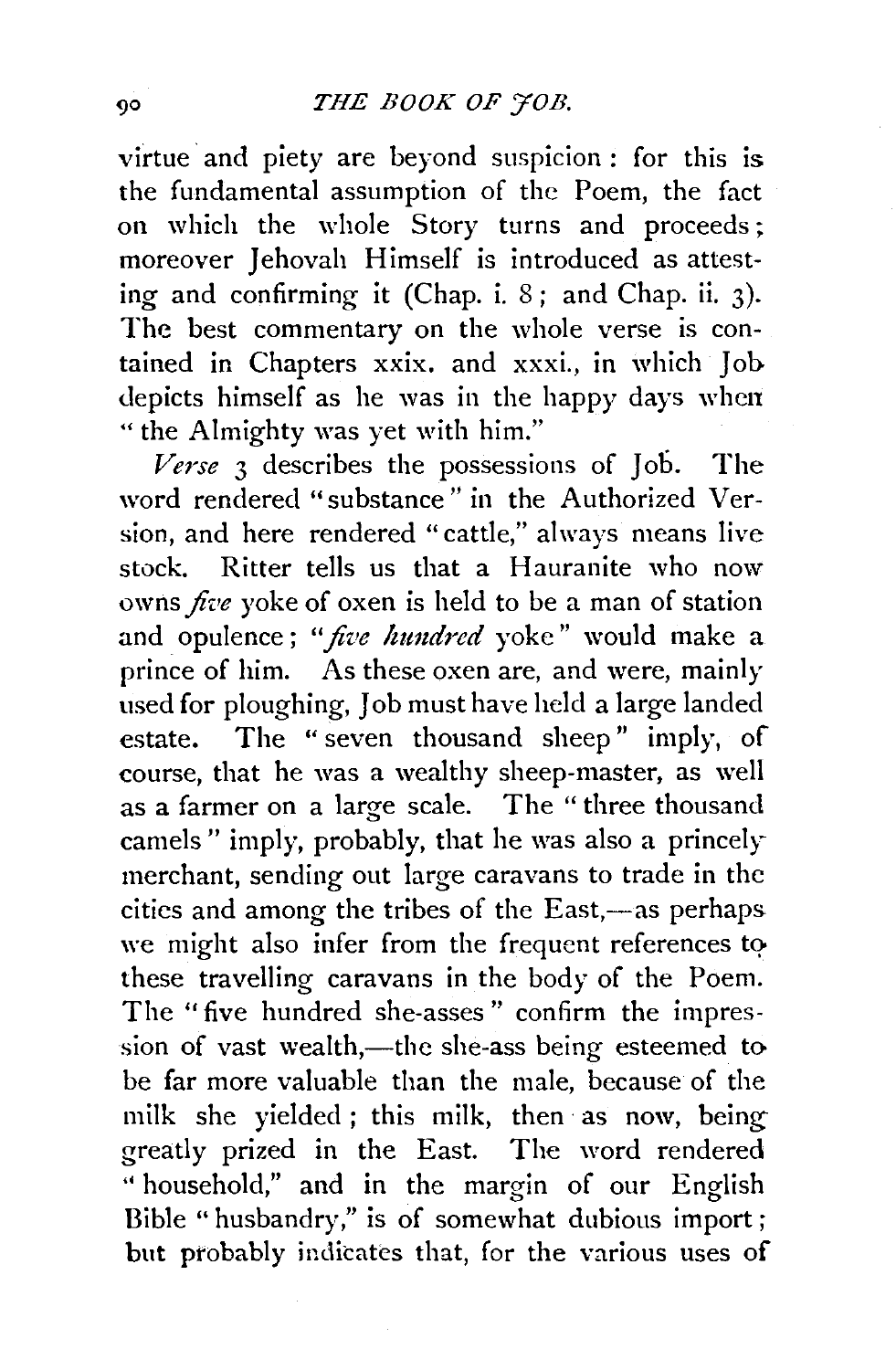trade and agriculture, Job possessed a vast retinue. a large clan, of ploughmen, shepherds, camel-drivers, with their guards, overseers, traffickers, and scribes. If we combine the several items of this enumeration we can well understand how Job may have been reckoned the greatest prince among the *beni-Kedem*, or "Sons of the East,"-a name given to the Arab tribes on the east of Palestine, all of whom claimed, as they still claim, to be Abrahamides, *i.e.* the sons of Abraham ; the vast "motley race," as Jeremiah calls. them, who haunted the wide tracts stretching from Egypt to the Euphrates. We should emphasize the fact, too, that Job, by the very catalogue of his possessions, is shewn to be not a mere nomad, like many of these Sons of the East. Obviously he had a large settled estate, cultivated by his slaves and . the freemen of his clan. The Hauran is still covered with the ruins of ancient cities. And from the constant allusions in the Poem to " the city," the nobles of which did him reverence, and to "the gate" in which he sat and administered justice, gave counsel in emergencies, his lightest word or look being eagerly caught up and deferred to, we may ·be sure that his estate lay in the immediate vicinity of a populous city, if it did not include it.

*Verse* 4· -Job seems to have been singularly happy in his children. His seven sons each had "his day" for entertaining the rest, whether that day *were* his birthday, and so occurred only once in the year, or one of the seven days in the annual feasts held in spring and again in autumn, or whether, as seems most probable, it was a day in every week. In any case it is obvious that they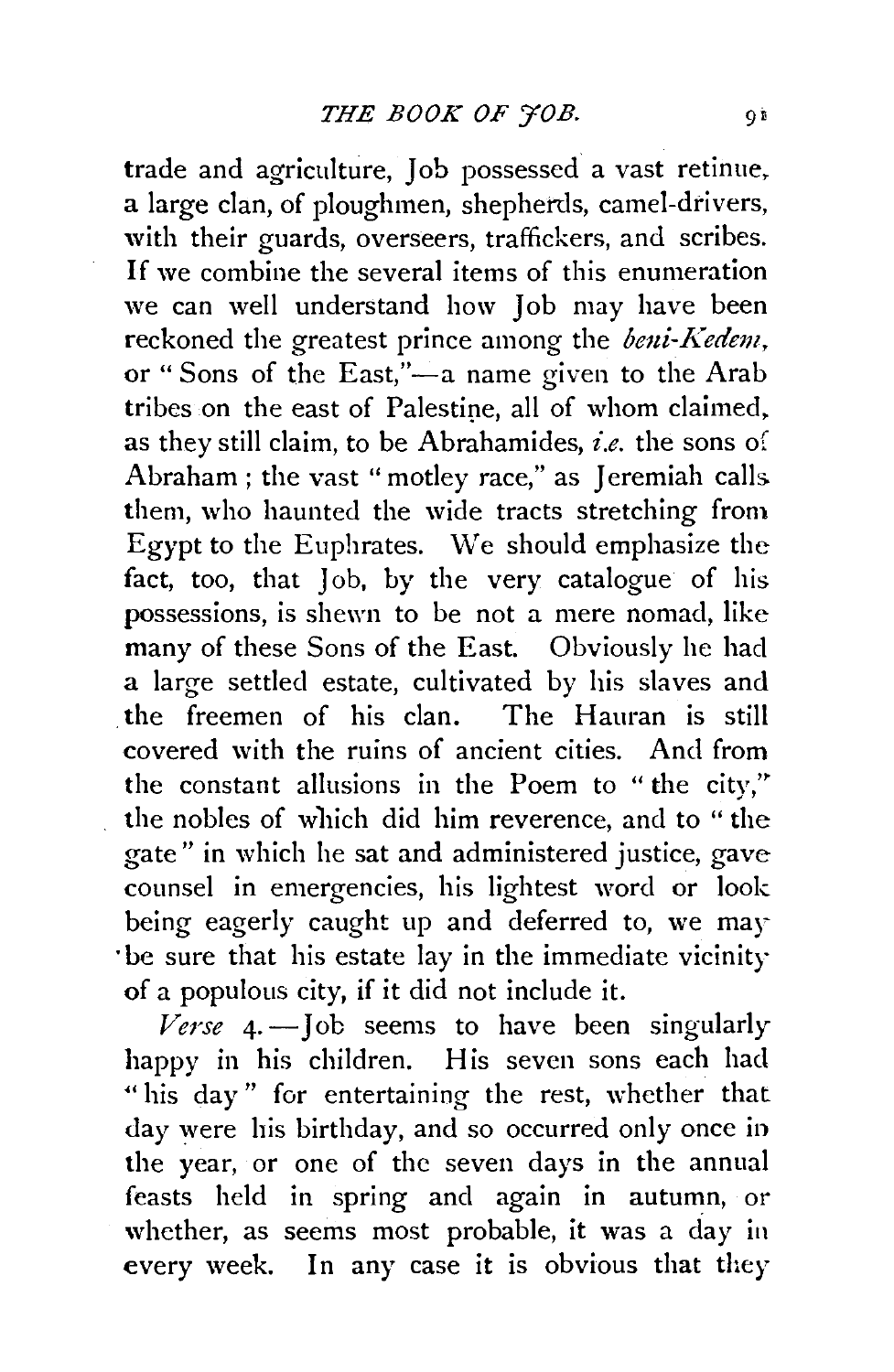lived together in a frank brotherly way. That they invited their three sisters to their feasts implies that there was nothing riotous or excessive in their mirth. And the fact that, on the day on which they aU perished while attending the banquet of the first-born, the sheep were out at pasture and the oxen ploughing in the fields, seems to indicate that the feasting was no interruption to the regular work of the estate; that the banquet, then as now, was given only toward the close of the day. The  $inference$  is confirmed by another fact, or, rather, by a reasonable deduction from it. It seems probable that the day on which, "early in the morning," Job assembled his sons for purification and worship, was also the day on the evening of which his eldest son entertained his brothers and sisters in his house ; for he had seven sons, and if each of these " had his day" every week, as the best commentators think they had, clearly the whole week, or at least every evening in the week, would be occupied by the seven banquets ; so that Job would be compelled to take the morning of one of those days for his solemn act of worship, and would probably take the first of the week, the day of the · first-born. So much, indeed, seems implied in the phrases of the next verse,—" early in the morning," and, "when the days of the banquet had gone round." But if this be so, then the children of Job perished on the very day on which, by sacrifice and worship, they had been purged from all sin. When could they have died more happily?

It is notable, however, that Job himself did not .attend these banquets ; for it indicates that there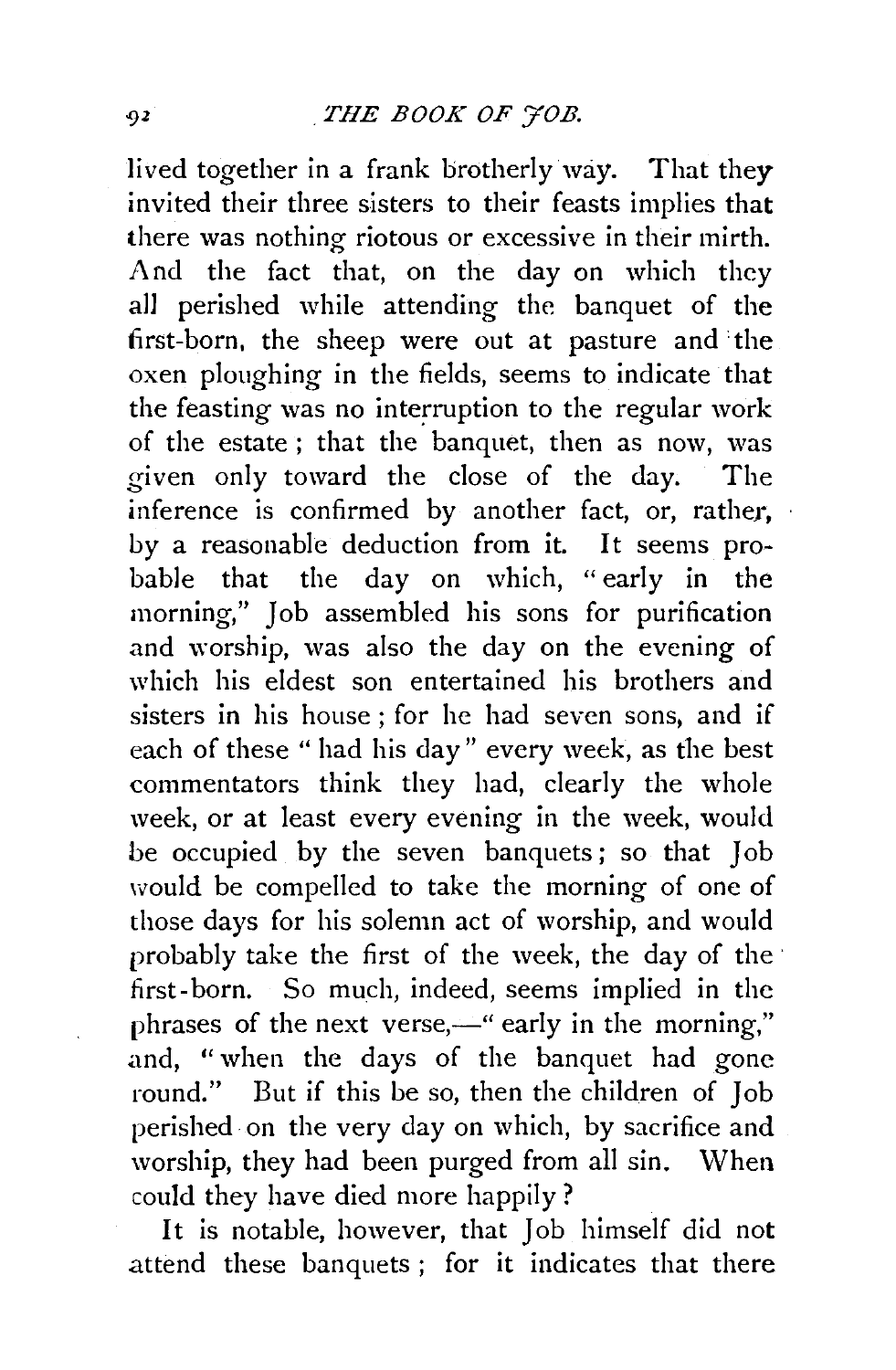was real mirth at them-a mirth and gaiety more suitable to the young than to the aged. It is also notable that though he did not austerely frown on them, he watched these festivities with some anxiety, lest any sin should blend with and contaminate the mirth. We are. not therefor to conceive of him, however, as fearing any grave outward sin, any immorality ; for he knew what the training of his sons had been, and how well-disposed. they were, and how truly they loved each other. But he does seem to have feared lest, even if they should escape

> "such wanton, wild, and usual slips As are companions noted and most known To youth and liberty,"

they might at times let their merriment run to excess, and that, in the gaiety of their hearts, they might forget the Giver of all good, or even cherish the persuasion that a life of self-enjoyment was better than a life of duty and obedience.

No doubt this incident of the constantly recurring banquets is inserted into the Story-from which so much is necessarily left out-not only, nor mainly, to pave the way for a subsequent incident, and to shew us how easily and naturally all Job's children might be carried off at one fell swoop ; but also, and chiefly, to indicate how perfect and vigilant was the piety of Job, and to supply us with one of the many forms it assumed.

Verse 5. - When the week of banquets was. ended, Job invited his sons to his own house that he might " hallow" or "sanctify " them, *i.e.* see and cause them to go through the ceremonial ablutions by which men in the earliest ages prepared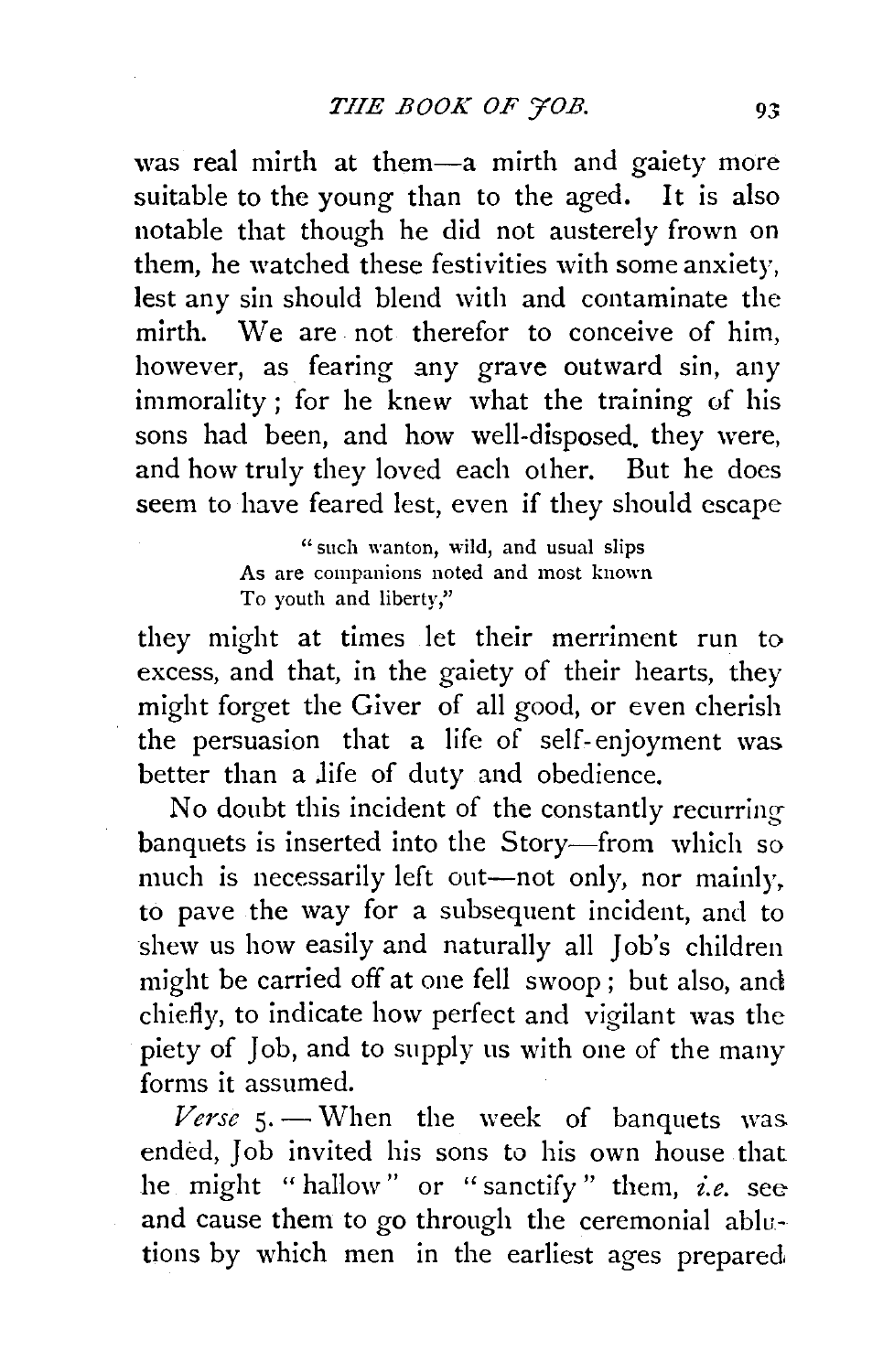themselves for worship: for  $\frac{\partial^2}{\partial s^2}$  day was a holy day, a day devoted to God, whether it were, as some suppose, the seventh  $c$  ay of the week, or, as others with more probability conjecture, the first day of the week. That no hint of "the sabbath" is given here is another indication of the non-Hebraic, the catholic, tone of the Book. And still another such indication is to be found in the form of Job's sacrifice. "Whole burnt offerings," offerings in which the whole victim was consumed in the fire. were as familiar in the patriarchal age to the non-Israelitish trib~s of the East as to the Israelites themselves, as we may learn from the colloquy of Balak with Balaam recorded in Numbers xxiii . and in Micah vi.  $5-8$ ; so that there is no allusion even to the Hebrew ritual in this description of the sacrifice by which Job purified his sons. Strictly patriarchal and un-Jewish, moreover, is the fact that Job was his own priest, the priest of his family; that the right and power to offer sacrifice are here regarded as a function of mere fatherhood, that as yet we find no trace of a sacerdotal caste.

It should be observed, too, before we quit this verse-for it is very strange and curious-that the sin into which Job feared his children might have fallen is the very sin to which he himself was tempted and from which he escaped only by the skin of his teeth. " Haply, my sons have sinned *iu. renouncing God* in their hearts." What might have been a momentary and half-unconscious treason in them threatened to become a deliberate and fatal treason with him. And this very fear of Job for the fidelity of his sons indicates, I think, that even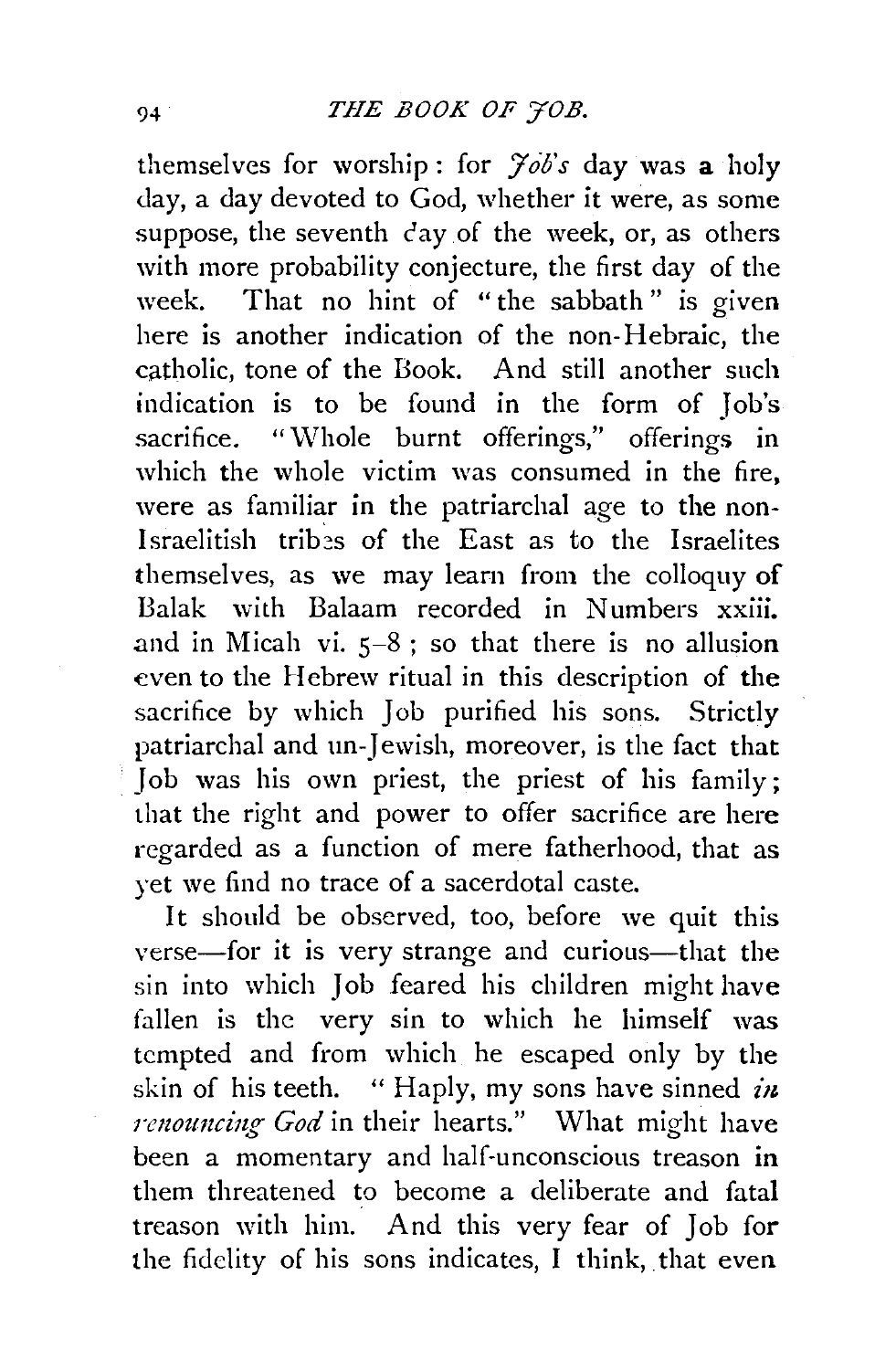before his trial he had been debating in his own heart whether human goodness was not very much .a matter of habit, whether it was real and would bear a severe strain, and that he had felt there was much in the providence of God both to quicken and to feed such a doubt. Why should he have dreaded lest his children should fall into this special sin had he not felt that there were doubts in the air and temptations-speculations rife among the younger and more thoughtful men of the tribes perhaps-which laid them specially and perilously open to it?

*Verses* 6–12.—That this question of the genuineness, the reality and power, of human virtue may be determined once and for ever, the scene is changed, and we are admitted into the Cabinet of Heaven. It is a highday and holiday even there. Just as the sons of Job were gathered in their father's house below, so, above, the sons of God, the ministers who do his will, the thousands who

## " at his bidding speed, And post o'er land and ocean without rest,"

as well those who "serve" as those who only "stand and wait," are gathered round the Father of an infinite Majesty. And with, or among, them comes one who is here designated the "Adversary," or the "Accuser," *i.e.* the calumniator and detractor.<sup>1</sup> The Arabs call this strange hostile being the " busy one;'' St. Peter calls him the "peripatetic" (1 Peter v. 8) -names which well accord with the description of him here put into his own mouth. In some respects

<sup>•</sup> The word "Satan" is not used in the Book of Job as a proper name, as an appellation, although in our Translation it is so used for the sake of clearness, but only as an epithet.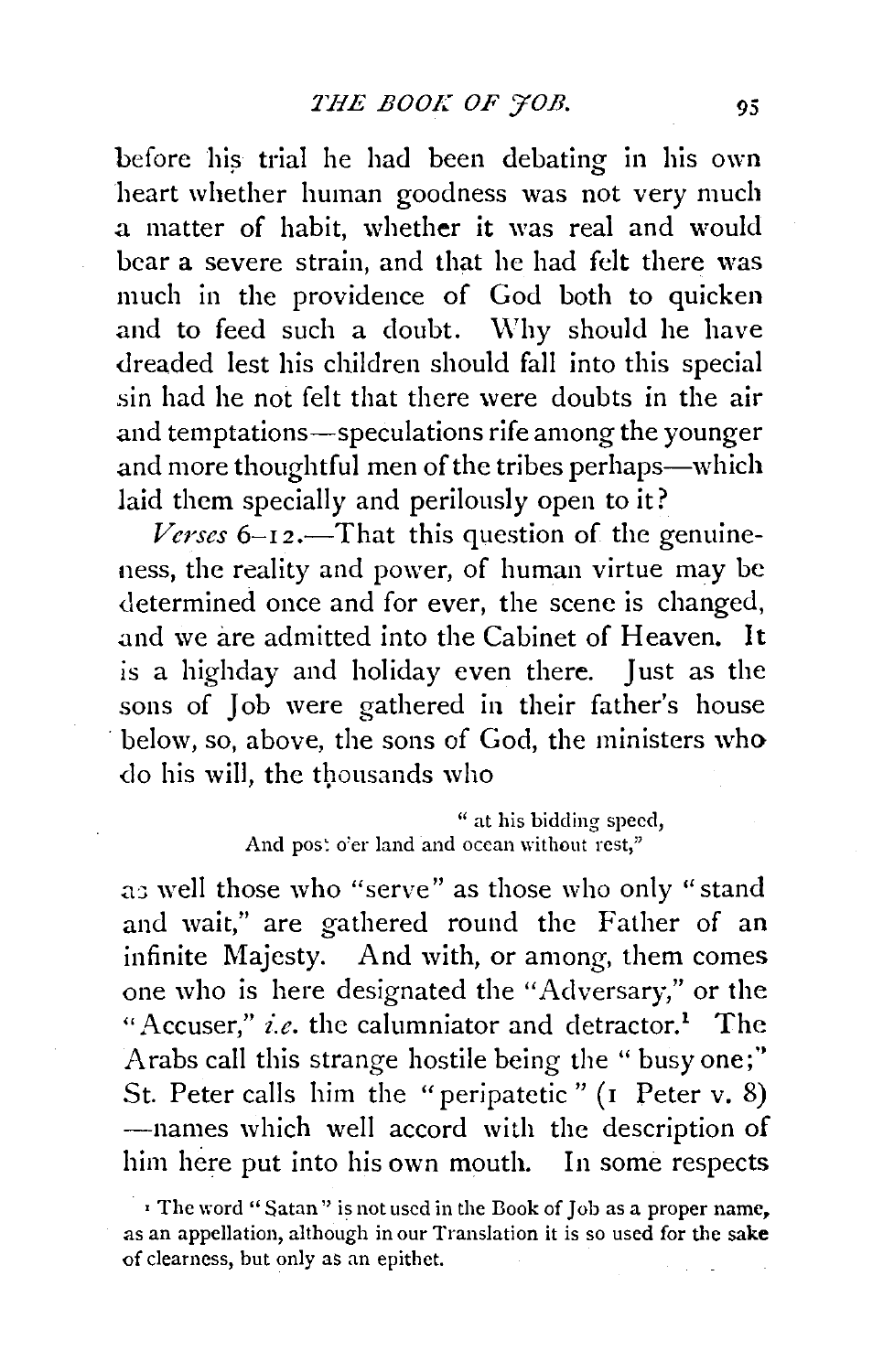he is, no doubt, or seems to be, less malignant and less potent than the " devil " of later speakers and authors ; but there can be no doubt, I think, that we are to identify the "Adversary" of Job with the " Satan " of subsequent Scriptures ; with, for example, the Satan whom our Lord Himself charged with having bound an infirm woman, " lo, these eighteen years;" with the Satan who defeated, or hindered, St. Paul's friendly intention of visiting the Thessalonians "once and again," and whose "messenger, sent to buffet him," the same Apostle recognized in his " thorn," or " stake" rather, in the flesh. Nor can there be any doubt that throughout Scripture the existence of myriads of holy spirits. called into being before the creation of the physical universe, who delight to do the will of God, is either assumed or affirmed : or that the existence of an evil and malignant spirit, who seeks to thwart the kind and holy will.of the God whom he once obeyed. is implied or even expressly asserted. How far the dramatic representation of this scene in heaven is to be taken as historical is an open question, though it should be remembered that similar scenes are described in other and later books of Scripture, even to the last. (r Kings xxii. 19-22; Zech. iii. 1, 2; Rev. xii. 9·) But, as Professor Davidson has pointed out,<sup>1</sup> this noble passage will have been written in vain, at least for us, unless we gather from it some such general conceptions as these :- That all the powers of the universe, whether physical or spiritual.

<sup>&#</sup>x27; I am indebted for the substance of the rest of this paragraph to a fine passage in Professor A. B. Davidson's Commentary on Job, though I have ventured to condense and vary the expression.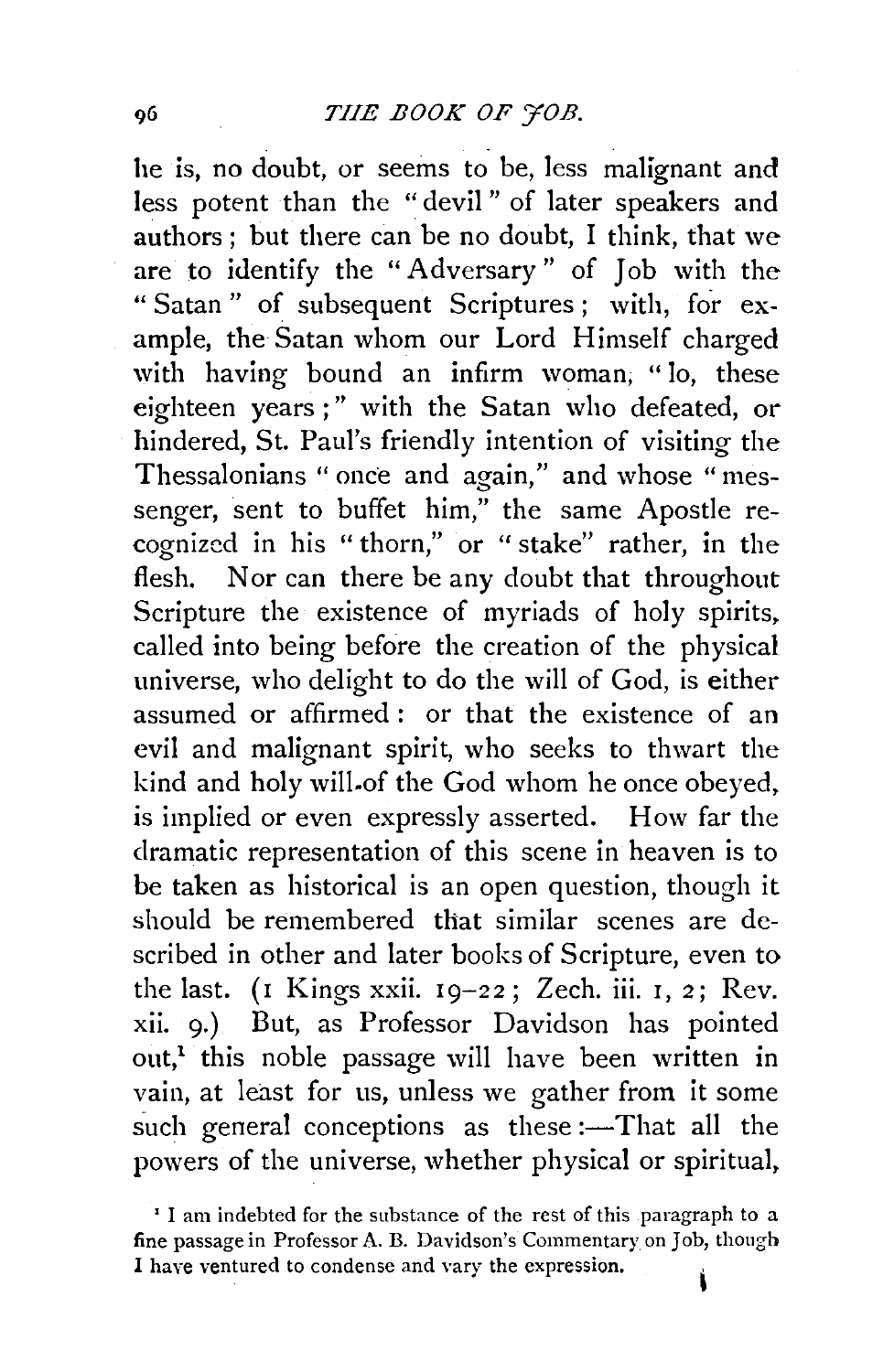whether good or evil, whether their intents be wicked or charitable, are in the hand of God, and subserve the good pleasure of his will: that there is no eternal dualism, no power capable of engaging the Maker and the Ruler of the universe in an endless conflict or of ultimately thwarting his designs. That there are pure and happy spirits who, sent by Him, conduct men through this scene of trial and education, ministering to their inward and deepest needs; and that there is an evil spirit, himself a son of God by nature and memory, though not by love and moral determination, who, while he seeks to thwart God and injure men, is compelled to work together with the other sons of God for the ultimate fulfilment of the Divine will, for the ultimate good of man even, and for the ultimate extermination of that sin which he himself perhaps originated. We shall fail to grasp the principles which underlie this dramatic picture unless we are taught by it that the fortunes of men possess an absorbing interest for the inhabitants of heaven ; that moral problems are being wrought out here unlike any which have been solved there : and that, therefore, they follow the fluctuations of our fate with a divine curiosity and sympathy of which we have but a faint conception. As our struggles are of the profoundest interest to them, so their goodwill or their malevolence tell upon us, and further or delay the issue of the conflict. No, this little human world of ours does not float through space isolated and neglected, unrelated to the vast yet orderly system of the universe. It is attracted by the larger orbs around it and trembles under their perturbations. Good angels VOL. IV. 8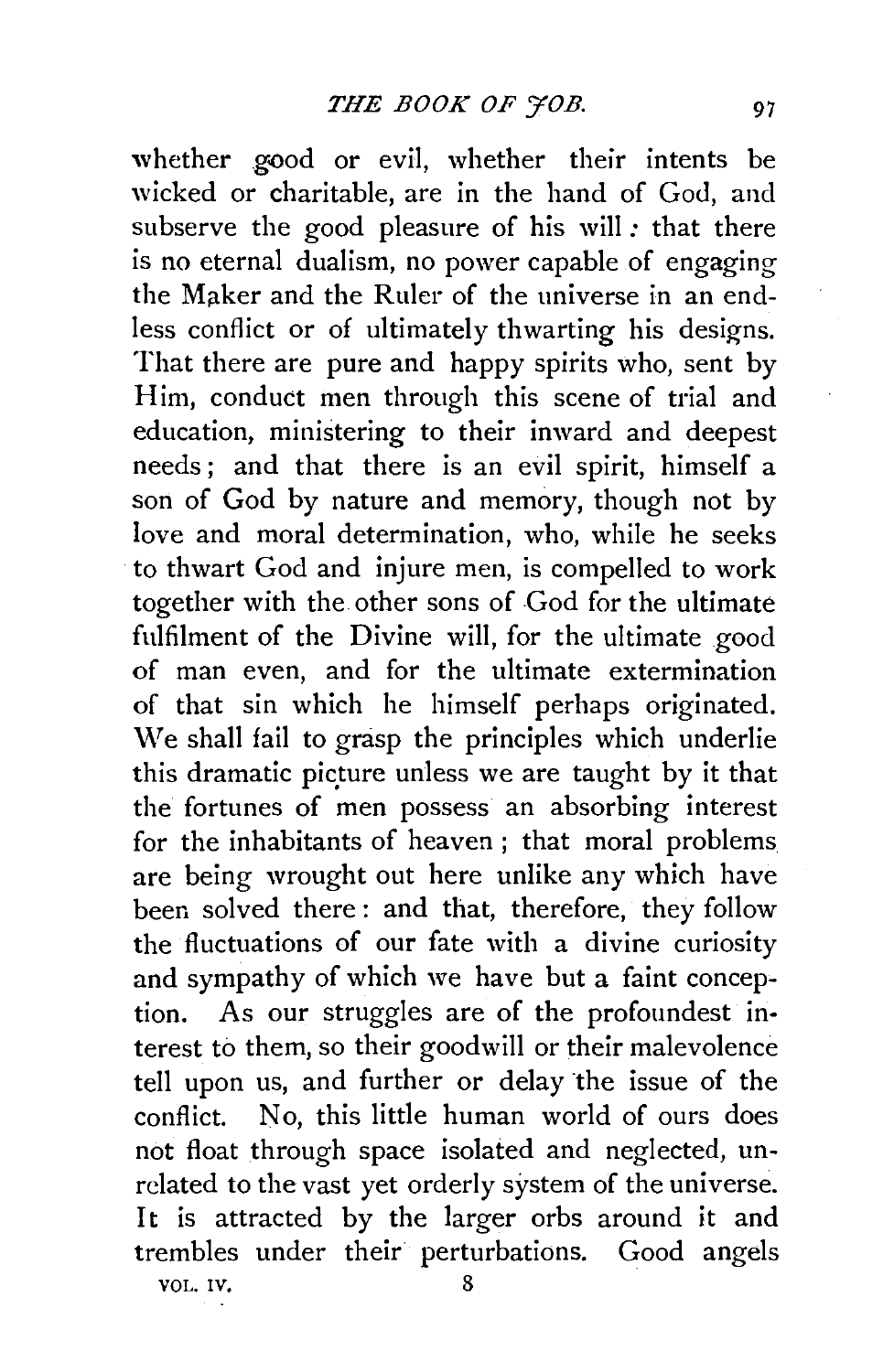and evil angels hold us full in view. We may suffer at times for their sake as well as for our own, even as also at times they bring us a spiritual force beyond our own. For a few brief years man passes across the face of the earth ; but above him there bends a broad heaven, not cold and hard and careless, but full of tender love and eager ministries ; and beneath him there yawns a hell, crowded with hostile and malignant spirits who would fain make him as selfish and as miserable as themselves : while above all, and through all, and in all, God reigns and works, compelling even the disasters and defeats of the conflict to minister to the completeness and glory of the final triumph.

Assuredly nothing in this Scene in Heaven is more noble and touching than the pride, so to speak, which God takes in the good man, the confidence He reposes in him. Whether with or without some purpose of mercy even for the Adversary himself. whether or not inviting him to consider Iob, the perfect man, that he may also consider himself and " take a thought and mend," Jehovah challenges Satan to consider Job, and how good he is, and how happy in his goodness. The way has been opened for the challenge by Satan's report of himself. "Whence comest thou?" asks Jehovah. And Satan replies, " From hurrying to and fro in the earth, and from pacing up and down in it." According to the Hebrew idiom there is a certain pride and fidelity in the answer; it implies that he has come from a strict and vigilant discharge of his proper function,jwhich function has a double aspect, that of rapid and widely-extended inspection, and that of searching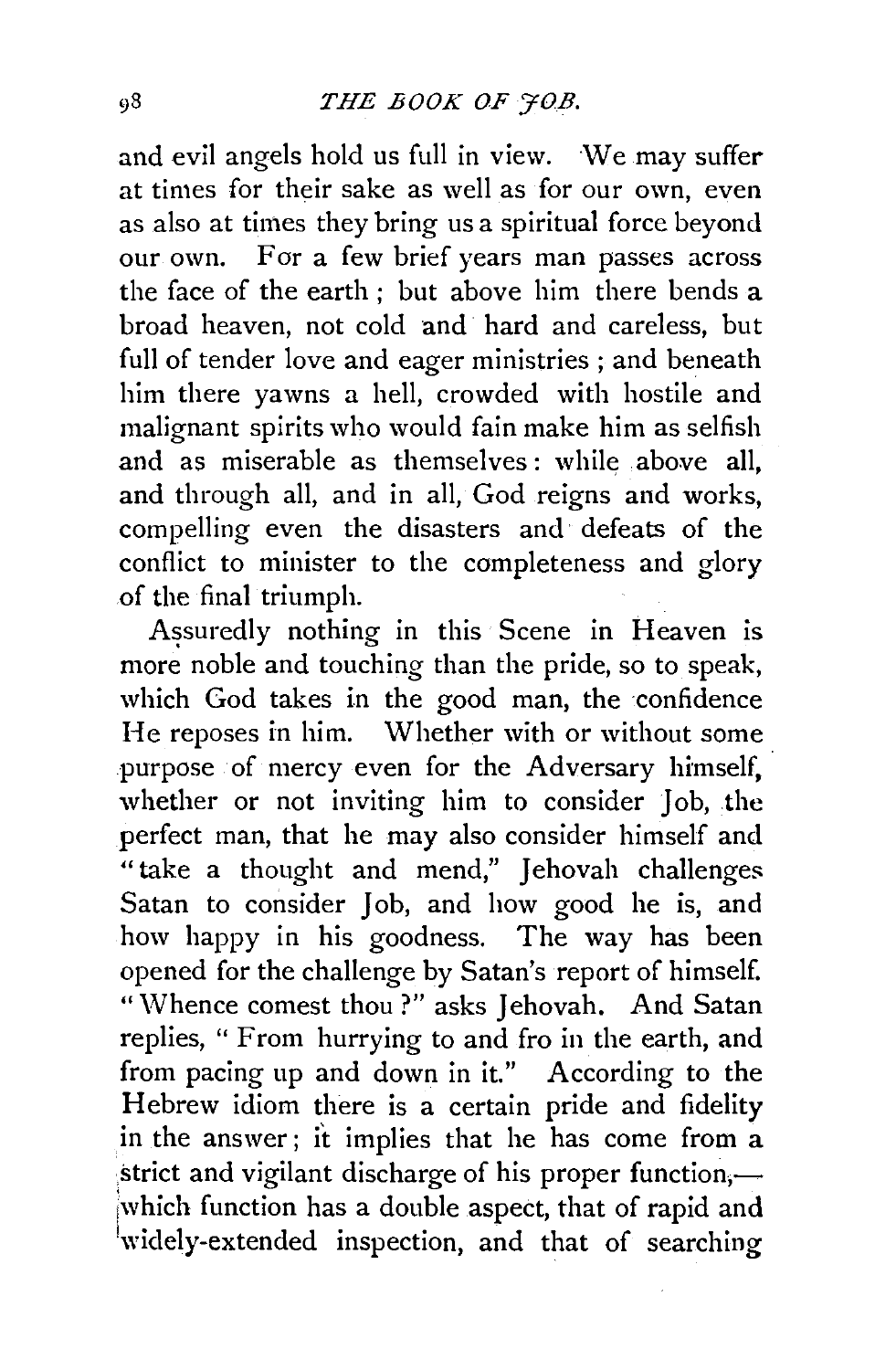and accurate examination. Much of his original glory still clings to him. Obviously, at least to the mind of the man who wrote this Poem,

> "his form had yet not lost All her original brightness, nor appeared Less than archangel ruined."

He mixes with the other "Sons of God" as their peer. He is evidently expected to present himself before the Lord when they do. No one questions his claim to a seat in the celestial Cabinet, not Jehovah Himself. He is addressed as one who has .a right to be there. He speaks as one fully con scious of that right, fully conscious, too, that he has faithfully discharged the task assigned him. As we read these verses, we begin to suspect that there may be more in our Lord's words than meets the -eye when He said, *as though describiug au. evmt which had just taken place*, "I saw Satan, as light--ning, cast out of heaven."

And yet, when we read on, and learn that the function of the Adversary is to detect the sins and defects of men, that he has no faith in genuine good-·ness, that he is eager to do men harm and to rob -them of the natural comfort and reward of their virtue, we cannot but believe that even now already \_he has said to himself and his compeers:

> "But of this be sure, $-$ To do aught good never will be our task, But ever to do ill our sole delight, As being the contrary to his high will Whom we resist. If then his providence Out of our evil seek to bring forth good, Our labour must be to pervert that end, And out of good still to find means of evil ; Which ofttimes may succeed so as perhaps Shall grieve Him."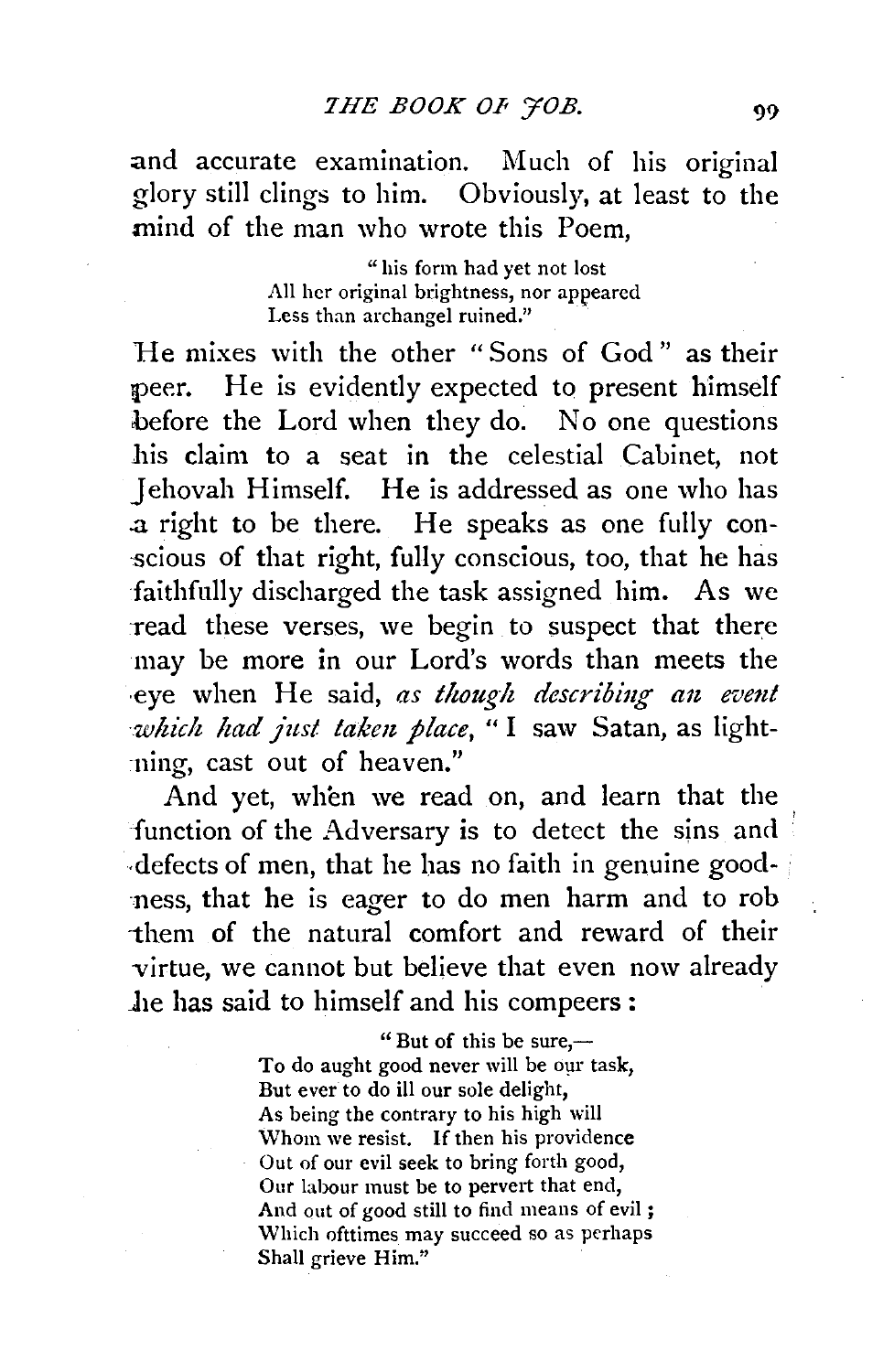To find evil in good is the very task to which the Adversary of this Poem devotes himself with zest. He hurries up and down the earth, like a spiritual detective, ever on the watch for signs of guilt. He has scrutinized even the perfect man with eyes. which cast the shadows they discover, and has arrived at the conclusion that, devout and pious as the man seems, he is no less guilty than others, no less. self- centred and selfish than he himself. When Jehovah calls Job to his mind, and, as it were, defies. him to find any blemish in one so sincere and pure, his response is ready. Job has but the show of piety, not piety itself: he has discovered that to fear-God and eschew evil is the best policy. Let Jehovah but put forth his hand and *touch, i.e.* smite, him, and he will disown, or renounce, God to his face, i.e. openly, shamelessly, insolently. As yet God has. set a hedge, or fence, round all that he has, warding off all hostile attack and harmful influence. Who. would not serve so liberal and munificent a Lord. and observe even the austerest forms of piety, to. become the greatest and richest of the Sons of the East?

Here, then, the true problem of the Book is fairlyraised. Does Job serve God for nought, without *good reaso1t?* is he capable of a disinterested goodness, an unselfish virtue ? is the very question to be· discussed and decided. In so far as it is a question. between Jehovah and Satan it is speedily decided. " Job is good," affirms the Adversary, " only because· of what he gains by it. Take away his gains, and he will fling his goodness after it." "Will he so ?" replies Jehovah. "Take away his gains, then, and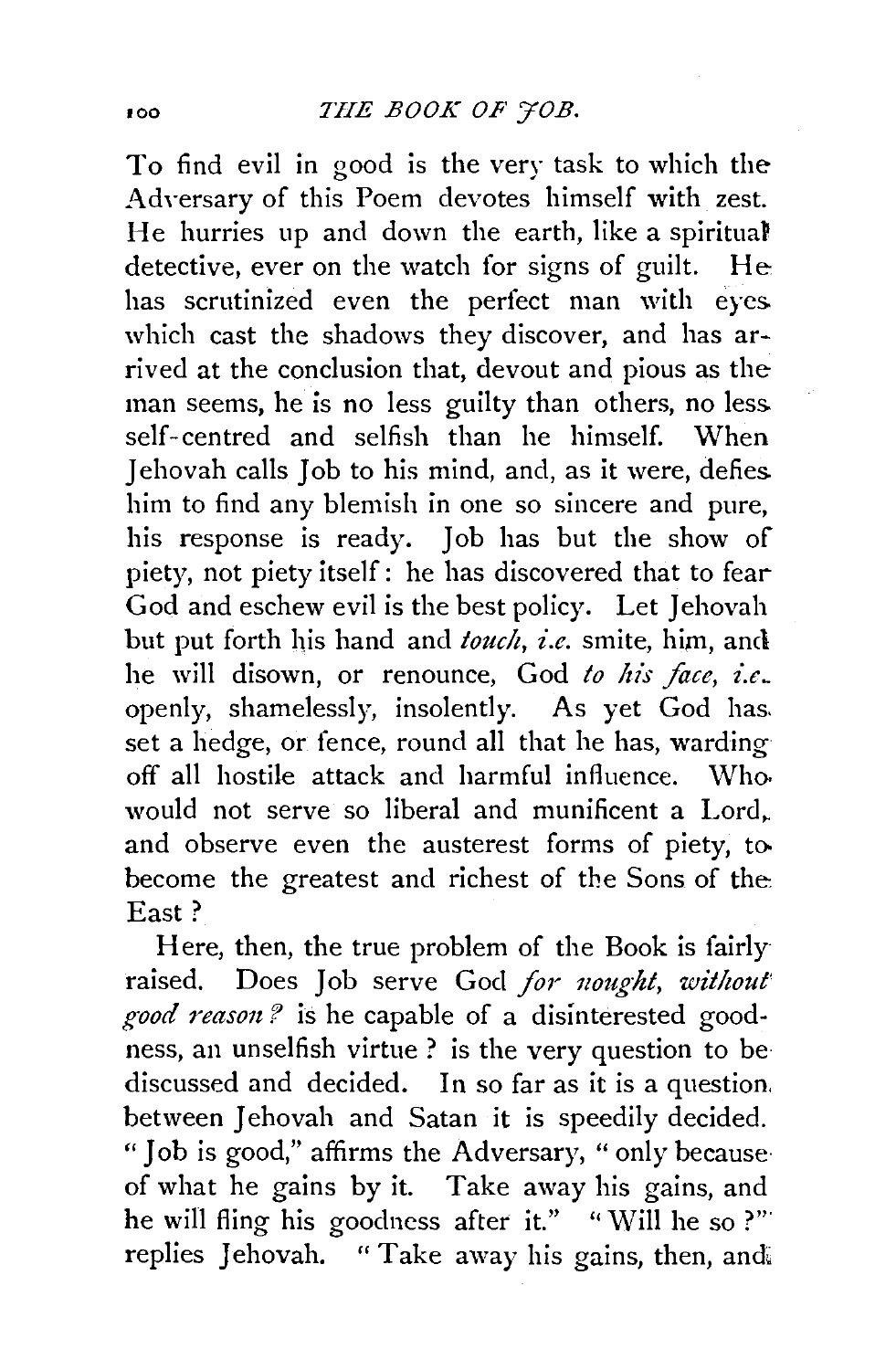thet us see whether his goodness goes with or after them." Two sharp and decisive conflicts suffice to -determine the issue of this brief but momentous .campaign. In the first, Job's person is reserved from the power of the Enemy, and only his possessions are exposed to it. In the second, his life is reserved, but his person, his health, is perposed. And from this careful and exact limitation of the power of the Adversary we can hardly draw a lesser inference than this: That to the incursions of evil, as to the encroachments of the sea, God has set a bar .and gates, and said, " Thus far mayest thou come, but no farther." It implies that good is before evil, and superior to it  $-$  at once more universal .and more enduring; that "all things ill" are subservient to good, and will but swell the volume of its final triumph.

The first conflict and its issue are recorded in verses  $13-22$ . It is impossible to read them without being struck by the immense range of power committed to the hands of the Adversary ; or without suspecting that, by the permission of God, the prince of this world, who is also " the prince of the powers of the air," may have far more to do both with what seems to us the frequent cruelty of the great forces of Nature, and with the still deeper injuries which men often inflict on men, than we sometimes suppose. " A world so full of evils cannot be the work and domain of a Being at once good and almighty," says the mcdern sceptic, not discerning the good uses to which even evil may be put both here and hereafter. But our Poet is redeemed from such a misgiving by the conviction that evil may, and must, be compelled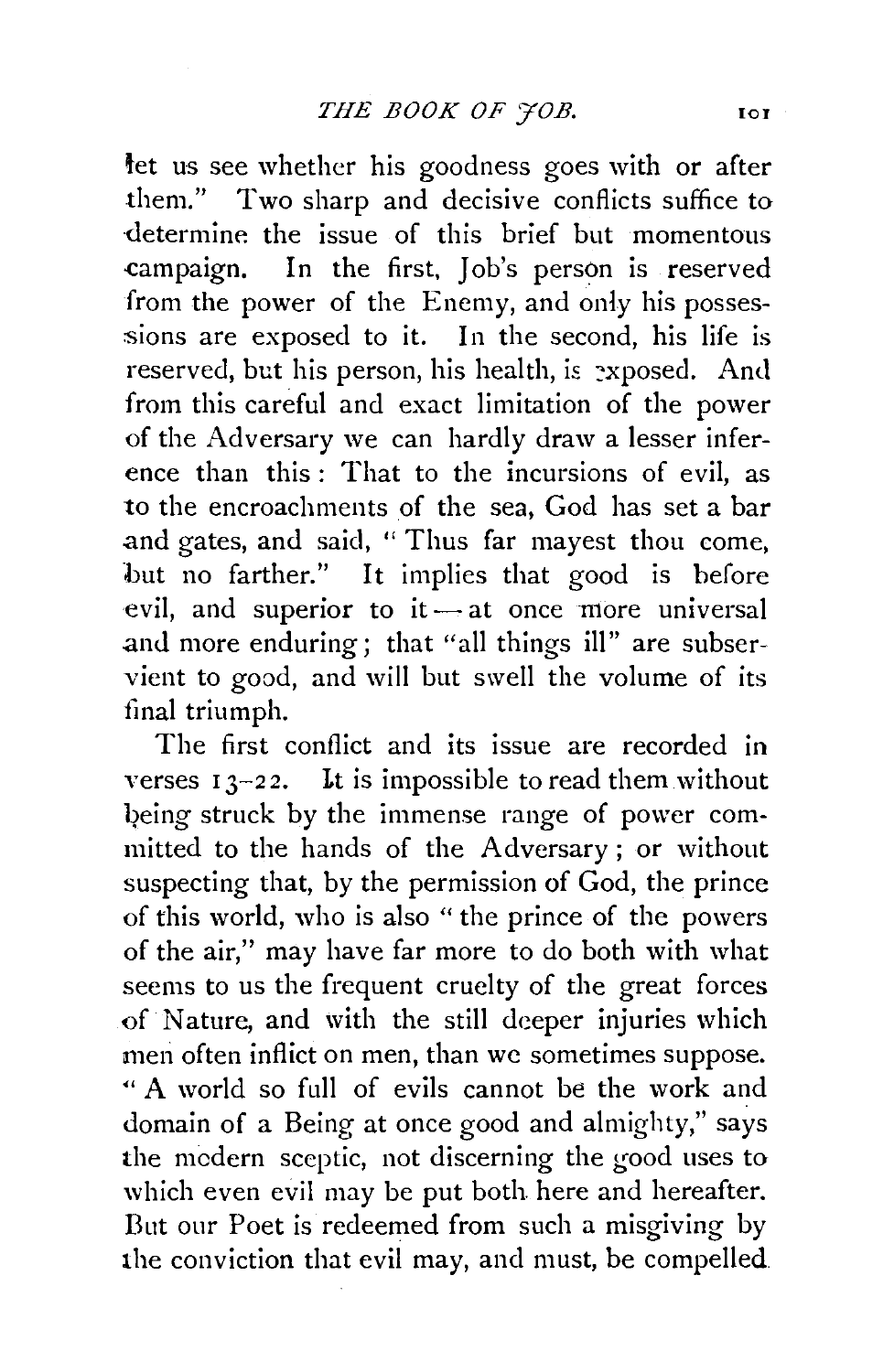to lead to greater good. Earth and heaven, man and' nature, appear to conspire together against the perfect and upright patriarch the very moment God's "fence" round him, and round his house, and round all that he had, is removed; the lightning and the whirlwind are turned against him, no less than the cupidity of alien and freebooting tribes :

> "One woe doth tread upon another"s heel, So fast they follow. "

Nor can we well fail to note how the horror grows, how the successive strokes which fall on him gather weight, and break on him with accumulated force. First, the Sabæans fall on the oxen and carry them off; then fire flashes from heaven and consumes the sheep, at once more numerous and more widely spread than the oxen ; then the still more costly and precious camels are " lifted" by the roving Chasdim ; and, finally, the cruellest blow of all, rifling his heart of its most sacred treasures, his. goodly sons and daughters are destroyed by ''a great wind from beyond the desert." And all these blows are struck in a single day. Each messenger of evil enters on the scene while the previous messenger "was yet speaking;" and each concludes his tale with the pathetic words,-words rendered unspeakably more pathetic by so many repetitions,— " and I am escaped, even I alone, to tell thee." In the morning of one and the selfsame day Job stands. before us the greatest, richest, happiest of men, with his children round him, offering his sacrifice and thanksgiving to the God who has loaded him with benefits; and in the evening he lies on the ground, with rent mantle and shaven head, stripped of all,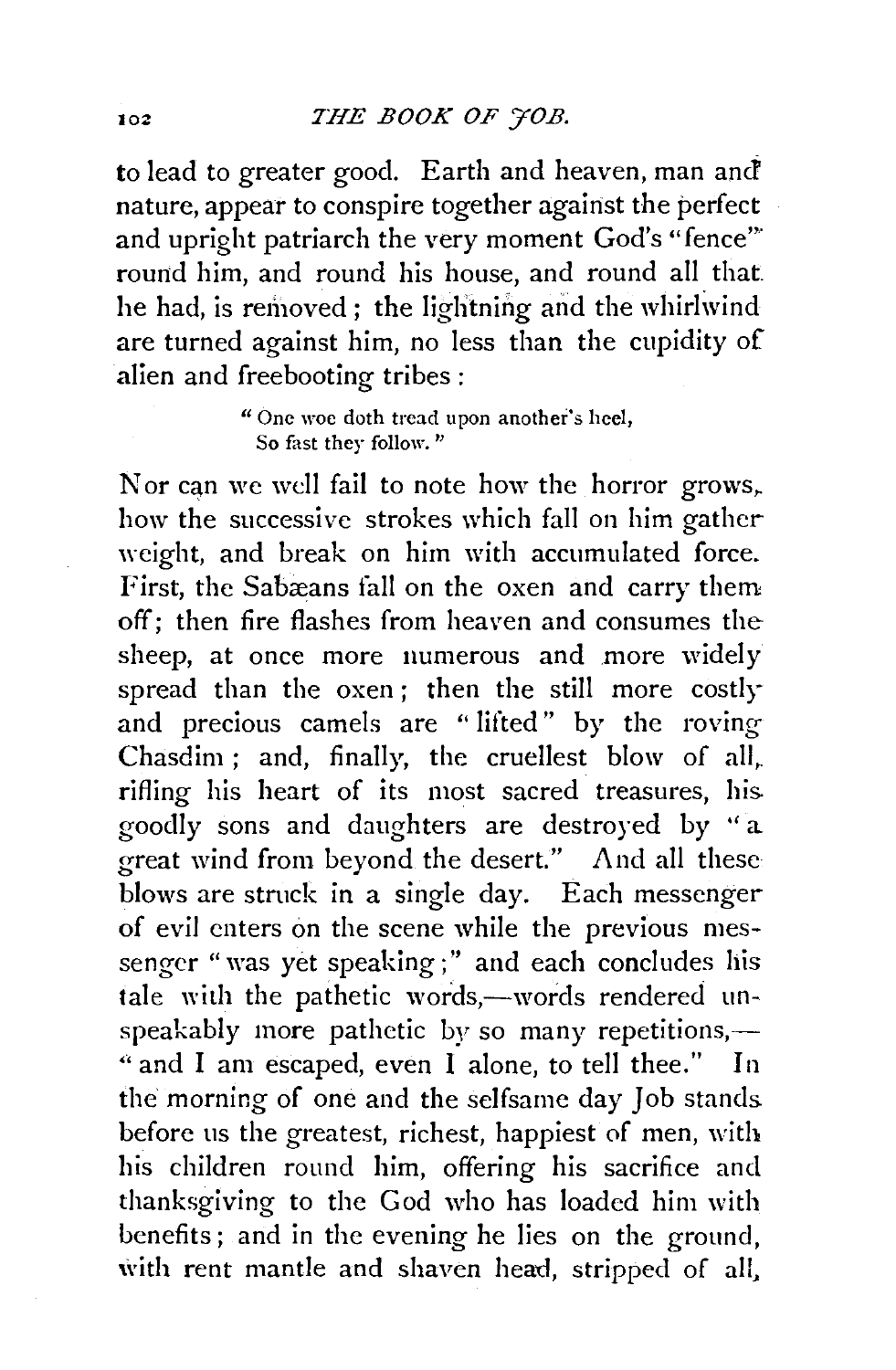naked ·as when .he came from his mother's womb. To *him,* with his pious habitudes of thought, tracing all events, and in especial all the changes of human life, to the immediate hand of God, it must have seemed that God Himself had turned to be his enemy. To him, indeed, we'know it *was* the Lord who had "taken away" all that He had given. And, therefore, it would have been nothing wonderful had Satan prevailed against him, and wrung from his despairing heart an emphatic renunciation of all faith and trust in the Friend who, without cause. had become his Foe. But we must examine these verses more closely.

Verse 13.-The day on which this terrible and increasing series of calamities fell upon him was the day of the first-born; probably, as we have seen, the very day on the morning of which Job had " sanctified " his children : and hence the very last day on which he could anticipate that the God whom he had propitiated, and with whom he felt at peace, would so darkly frown upon him.

On *Verse* 14 Canon Cook remarks: "It is important to observe that the ploughing determines very precisely the season of the transaction. In the Hauran this takes place in January. This may account for the very frequent allusions to wintry weather,  $\sim$  cold, snow, ice, swollen streams, and violent storms-which occur throughout the Book, a coincidence which has strangely escaped the notice of commentators. It is also to be remarked that all the oxen were at the same time in one district : this too is curiously confirmed by the present custom of the Hauran: in order to protect themselves from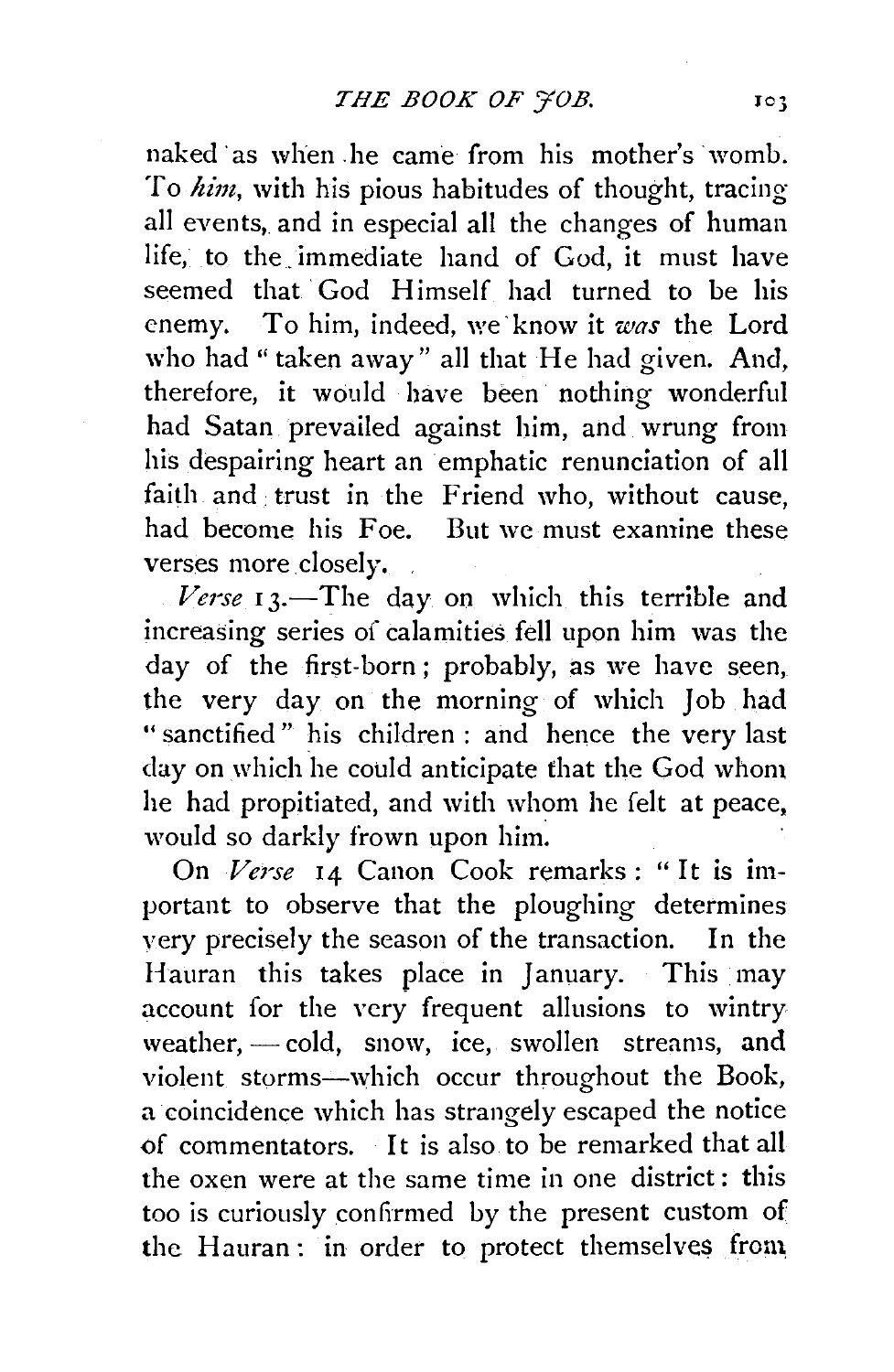marauders the inhabitants plough the lands in succession, bringing all their oxen, with their guards, into the same district." An admirable and instructive note except at one main point. The curious " coincidence" which the commentators have so strangely overlooked is a very questionable one. It fails to make any allowance for the intervals which probably obtained—and these intervals are supposed to have been very considerable-between the first and second trial of Job, between the second trial and the arrival of the Friends, as also for the period consumed in their protracted argument with him. " The very frequent allusions to wintry weather" in the body of the Poem-and they are no more frequent than the similar allusions to summer and  $autumn—are$  to be accounted for, I think, not by the assumption that the whole drama was enacted in the month, or months, devoted to ploughing the land, but to the wish and intention of the Poet to paint a complete picture of life in the Hauran through all the changes of the year.

Verse 15.-The Sabæans were an Arabian tribe, of which the northern clans were nomadic, wandering through the whole district between Arabia and the Hauran, who lived mainly by plunder; while the southern clans dwelt in settled habitations, devoted themselves to commerce, and sent their caravans through the whole East. (Job vi.  $18-20$ .) Strabo says that even the Sabæans of the south. although a rich mercantile people, made occasional raids for plunder in Petræa and Syria. And as it is likely that Job paid ''blackmail" to the neighbouring tribes in order to save his lands from their incursions,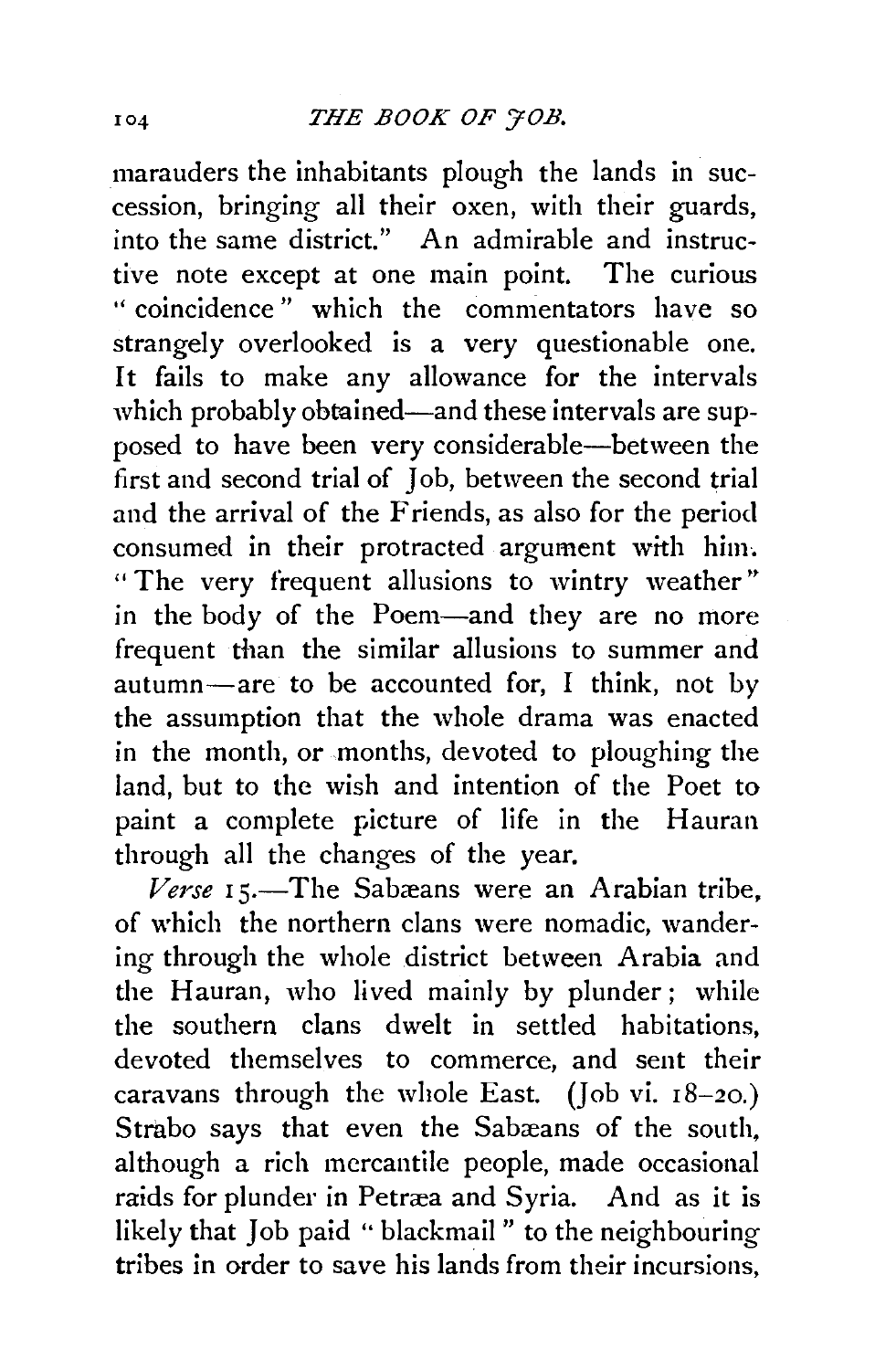it is quite possible that his oxen were carried off and their guards slain by the more remote Sabæan clans. The fact that " the young men" of Job were " slain with the edge of the sword" implies that, then as now, the ploughmen of the Hauran were either armed, or protected by armed men, and that these "guards" of his incensed the freebooters by a des· perate resistance.

*Verse* 16.-" A fire of God" (compare 2 Kings i. 10-14) can only mean lightning, I think; and although terrible storms are known in the Hauran, yet a thunder-storm which swept over the vast tracts <>n which seven thousand sheep found pasture, and which killed them *all,* and their shepherds, would inevitably be regarded as a portent, as the manifest "'judgment" of an offended Heaven.

*Verse* 1 7.-The *C hasdim,* or Chaldeans, were originally robber hordes. They were probably the descendants of *Chezed*, who, like Uz, was descended from a nephew of Abraham named Nahor. They •• retained their old seat and customs down to the· time of Xenophon, and are now represented by the Curds." In forming themselves into "three bands" they simply followed the habit which a little experience and reflection has commended to most freebooting tribes, especially when much ground has to be passed over. Thus divided they would find forage and water more easily ; the attack would be more of a surprise and be more likely to cut off all possibility of escape; and the driving away of the cattle they had lifted would be at once more convenient and safer from pursuit than if the whole troop rode together. That robbers from two oppo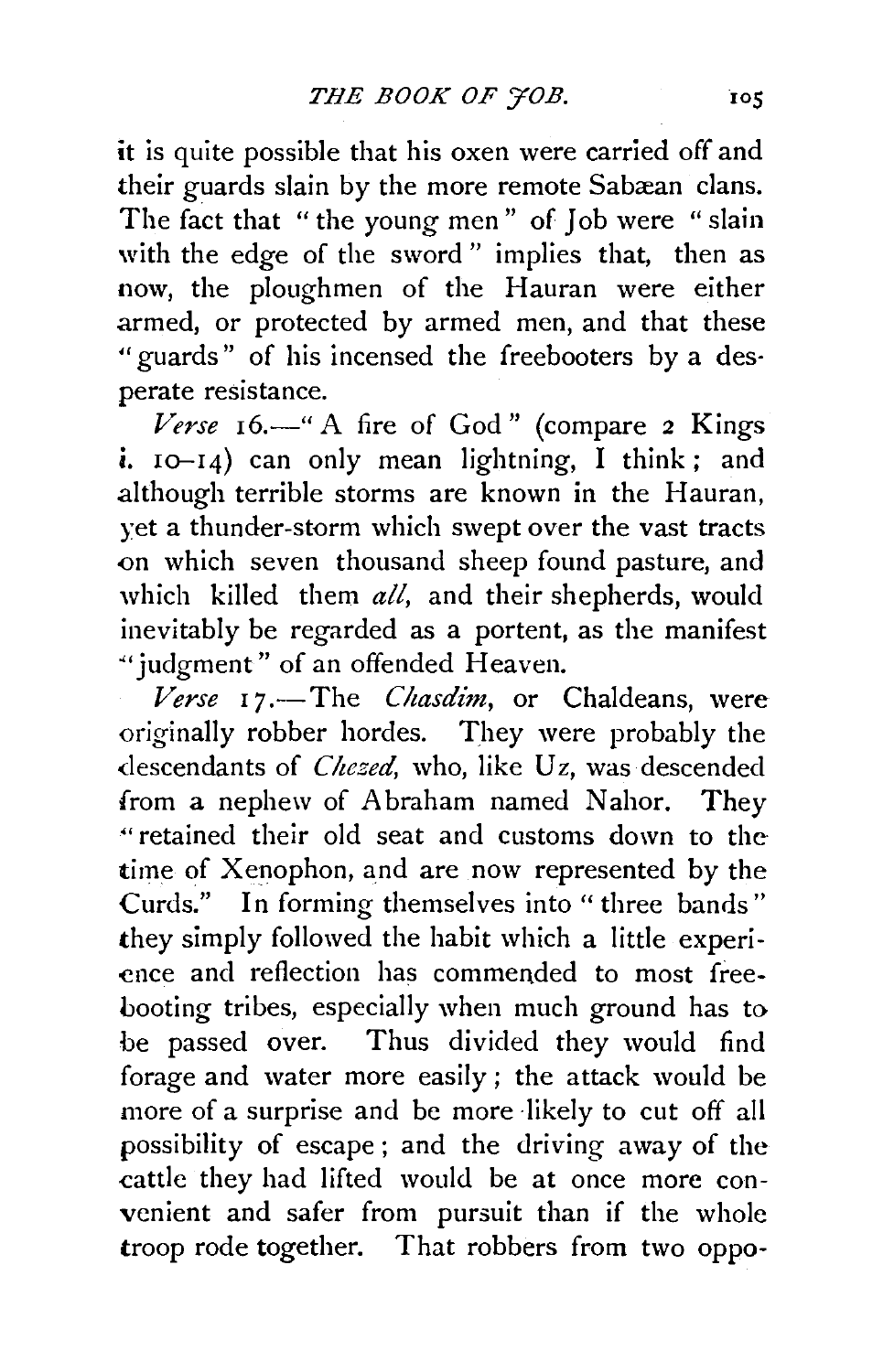site quarters, the distant South and the distant North, should fall on Job's possessions in a single day deepens our sense of the wide sweep of the calamity which broke so suddenly and destructively upon him. But the mere distance traversed by the hostile tribes presents no difficulty. The Arabs, once mounted and with the prospect of booty before them. care little how far they ride. Even at the present day their incursions often take as wide a range as that of the Sabæans into the Hauran from Southern Arabia, or that of the " bitter and hasty" Chasdim from the northern plains beyond Babylon.

 $18$ *.—It is by comparing this verse with* verse. I 3 that we are made sure that the whole series of calamities occurred within the limits of a single day, the day on which. Job's "sons and daughters were eating, and drinking wine, in the house of their brother, the first-born."

 $V$ erse  $I$ 9.—The "great wind" was evidently a cyclone,. or whirlwind, since it smote "the four corners of the house" at once. We are told that it came from across, or beyond, the desert, in order that we may feel how far it had travelled, and what a mighty and voluminous force it had gathered as it flew. And we may safely assume, I think, that it was part of the same great convulsion in the forces of nature by which the sheep and their shepherds had been destroyed.

With this last overwhelming blow the tragic series. comes to an end, at least for the present. The ruin. of Job was completed by the third calamity, the "capture " of his immense stud of camels. But no loss of mere outward possessions wrings a single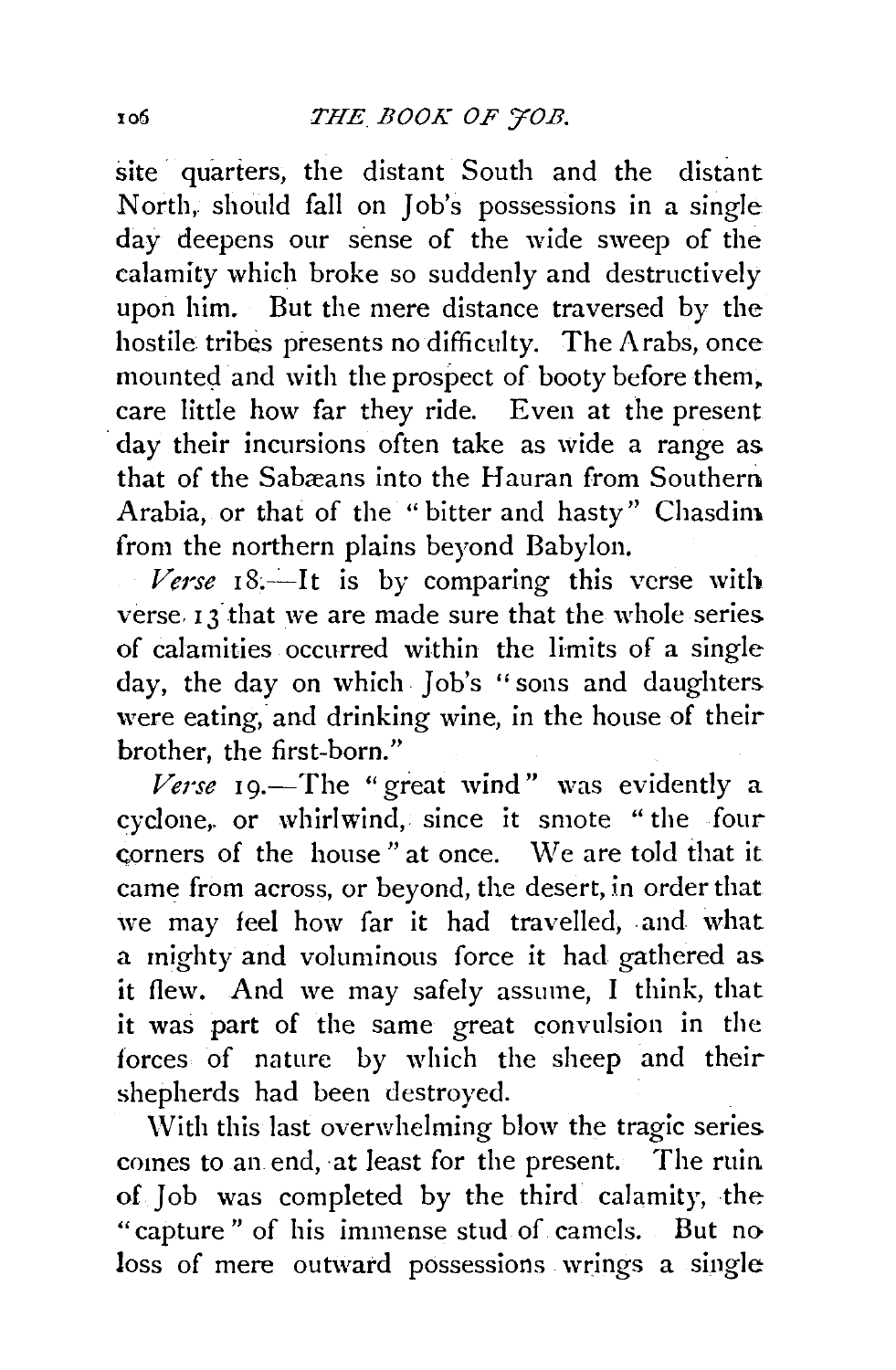word of complaint, or apparently a word of any  $kind$ , from his lips. With a stoicism and dignity such as many a living Arab sheikh would shew, but also with a pious and cordial acquiescence in the Divine will which only a life of tried and habitual faith can breed, he lets all go without so much as a sigh. It is only when, by the loss of his children, his heart is smitten and torn with an intolerable pang, that he "gives sorrow words." And what words they are! how simple and strong, and how pathetic in their simplicity!

> " Naked came I from my mother's womb, And I shall return thither naked, The Lord gave and Lord hath taken: Blessed be the name of the Lord."

Under the impulse of deep emotion his words fall into metrical order and rhythm, as all impassioned speech is apt to do. Even the very gestures which express his grief have a certain stately order and self-restraint in them. He rends his mantle, tearing open his wide outer robe from the neck to the girdle -- an act capable, of course, of being done passionately and impatiently; but he also "shaves his head,'' an act only to be done deliberately and with care : he does not run wild and deafen heaven with his bootless outcries, like Lear; but with a certain simple and stately dignity he hides his grief under the customary shows of mourning. Nay, more ; he "falls on the ground and worships," prostrating himself in the deepest and most solemn form of adoration known to man: thus silently and unconsciously, and therefore all the more nobly, refuting the charge of the Adversary that, when his gains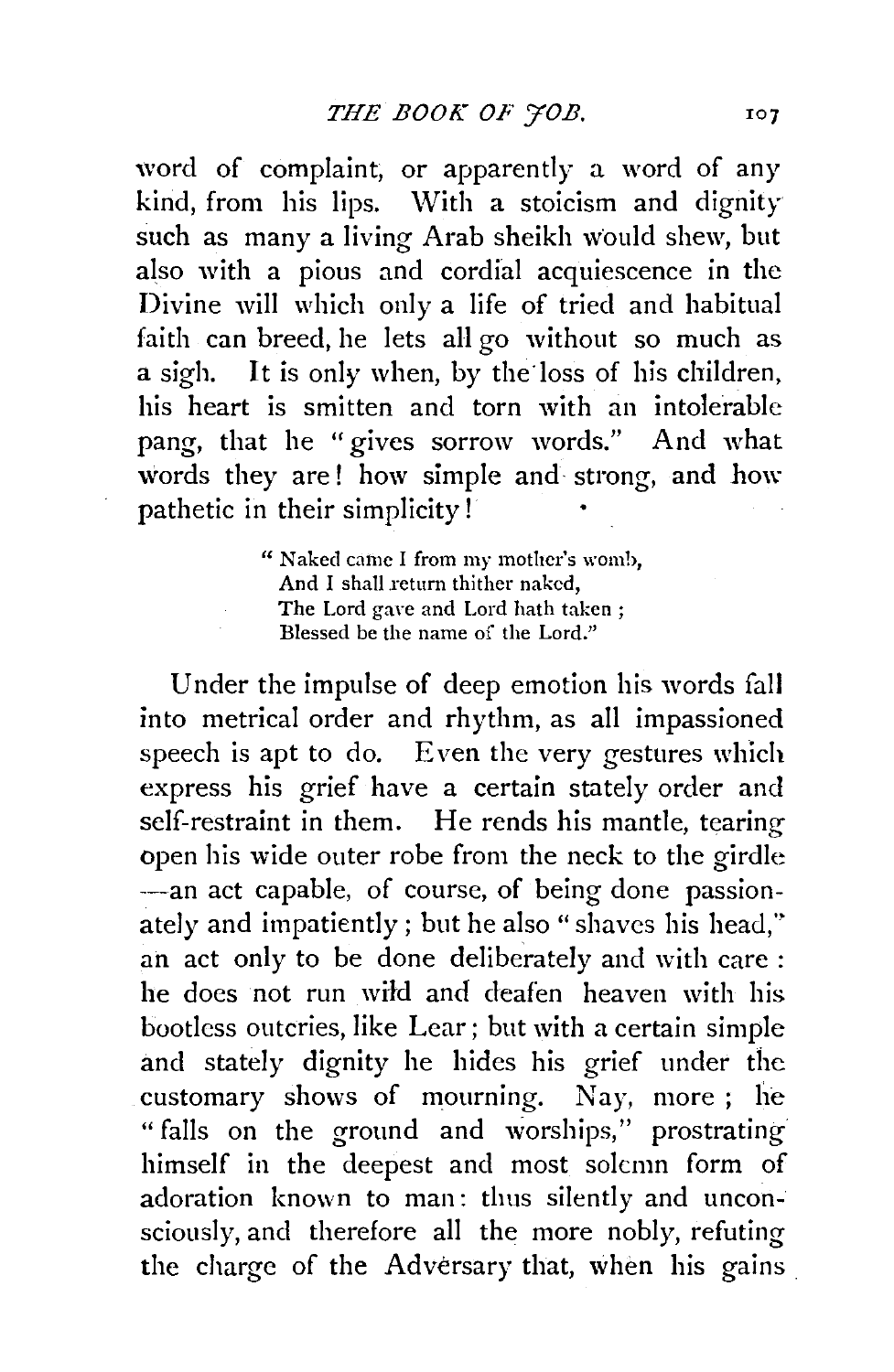were gone, he would renounce the God who had ceased to be gracious to him.

And yet how much there was even in this first trial of his constancy to shake and betray it. He knew and felt that this destructive avalanche of loss .and misery had not been set in motion by any sin which clamoured against him. He felt, and thought he knew, that it had been hurled on him by God, whom he had done nothing to offend. Both his consciousness of innocence and his conviction that his calamity came from God would render the trial a dark and inexplicable mystery to him. As he reflected on it, the mere sense of loss and dishonour, even his profound and irremediable grief for his children causelessly and prematurely snatched away from him, would be less painful than the questions and doubts suggested by so sudden, entire, and causeless a reversal of the usual course of Providence. It must have seemed to him as if the whole world of his established principles and convictions had dropped from under his feet, and he were left floating, *falling*, in a drear and fathomless abyss. But, happily for us and for him, under the most novel and terrible experiences men get the benefit of their past; they reap what they have sown. A life of real trust in God, of real fellowship with Him, connects us with Him by attachments so numerous, and strong, and vital, that no shock of change, no rush of doubt or rebellious passion, can sever them all. Because Job had really lived and walked with God, he could not be wholly sundered from Him, could not altogether lose his trust in Him even when God seemed to be doing him an unmerited and unspeak-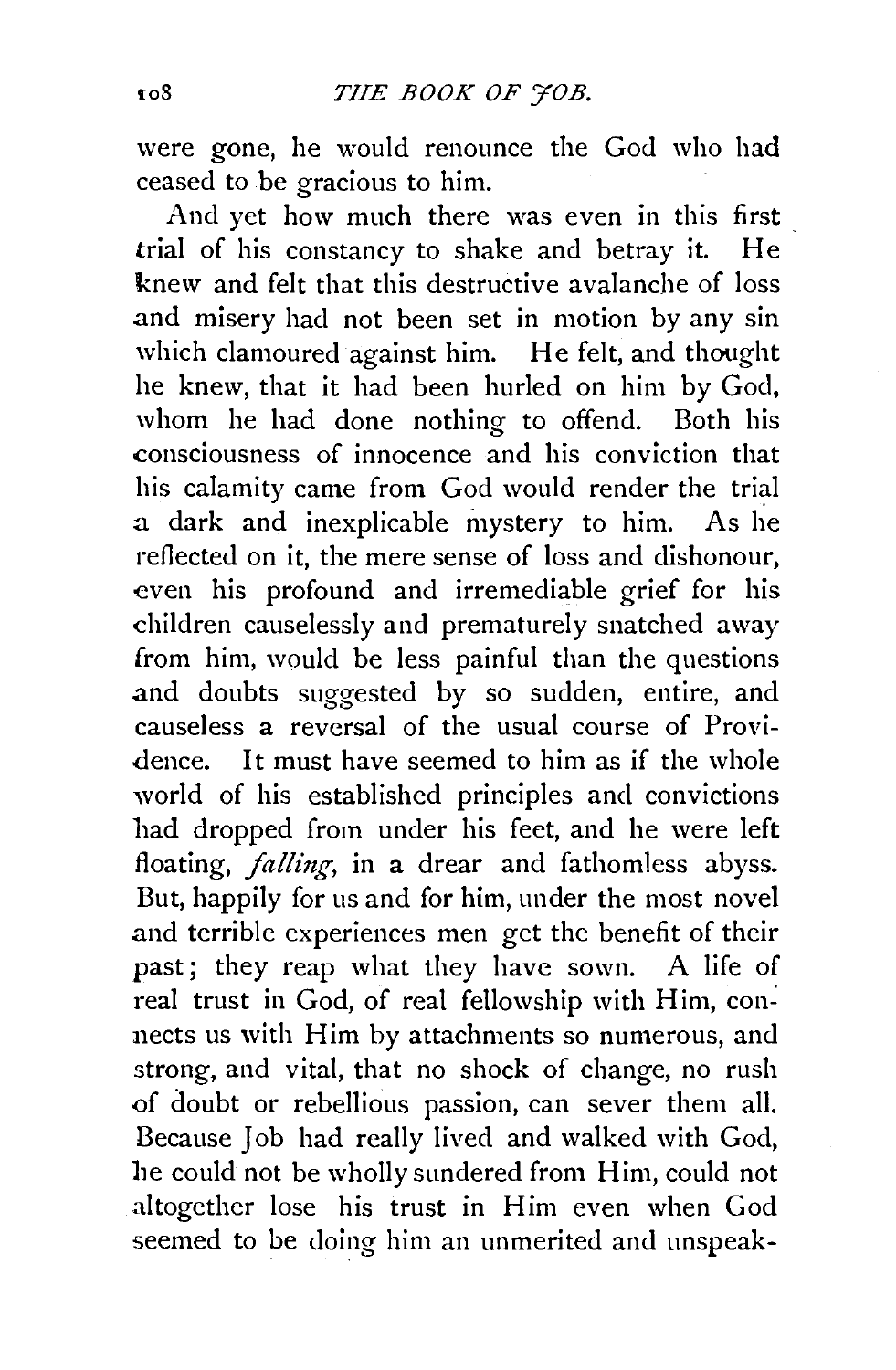able wrong. Though his reason, stunned and reeling under so many swift and heavy blows, lost hold of God, his heart clung to Him, and went groping after Him if haply it might so find Him as to vindicate Him even to the inquisitive and sceptical intellect. And so, for a time, he brushes his doubts and fears aside, and refuses to let his faith be darkened, or more than darkened, by questions he cannot answer. If his head says, "I cannot find God or justify Him," his heart replies, " I am still sure of Him, and *must*  trust in Him." Nay, even now already his heart begins to plead for God, and to justify his ways with men. It can say, not only, " Blessed be the Lord, though I do not comprehend Him," but also, "God has a *right* to take away what He has given, even though I can see no reason for his taking it away; the right to give implies the right to withhold or to withdraw." This is not a very profound solution of the difficulty indeed ; but it is the deepest and best that Job can reach as yet. It is good so far as it goes, though it does not go very far. But, for the moment, it brought peace to the afflicted patriarch. and the power of worshipping a God he did not understand. And, surely, his noble humility and resignation yield a forcible rebuke to the intellectual narrowness which prompts us to demand that we should comprehend all the ways of Him who has the whole universe on his hands, and to the impatience which prompts us to expect an immediate solution of any problem which painfully affects our life and fate.

There would be no need to add another sentence· on the first trial of Job were not this a convenient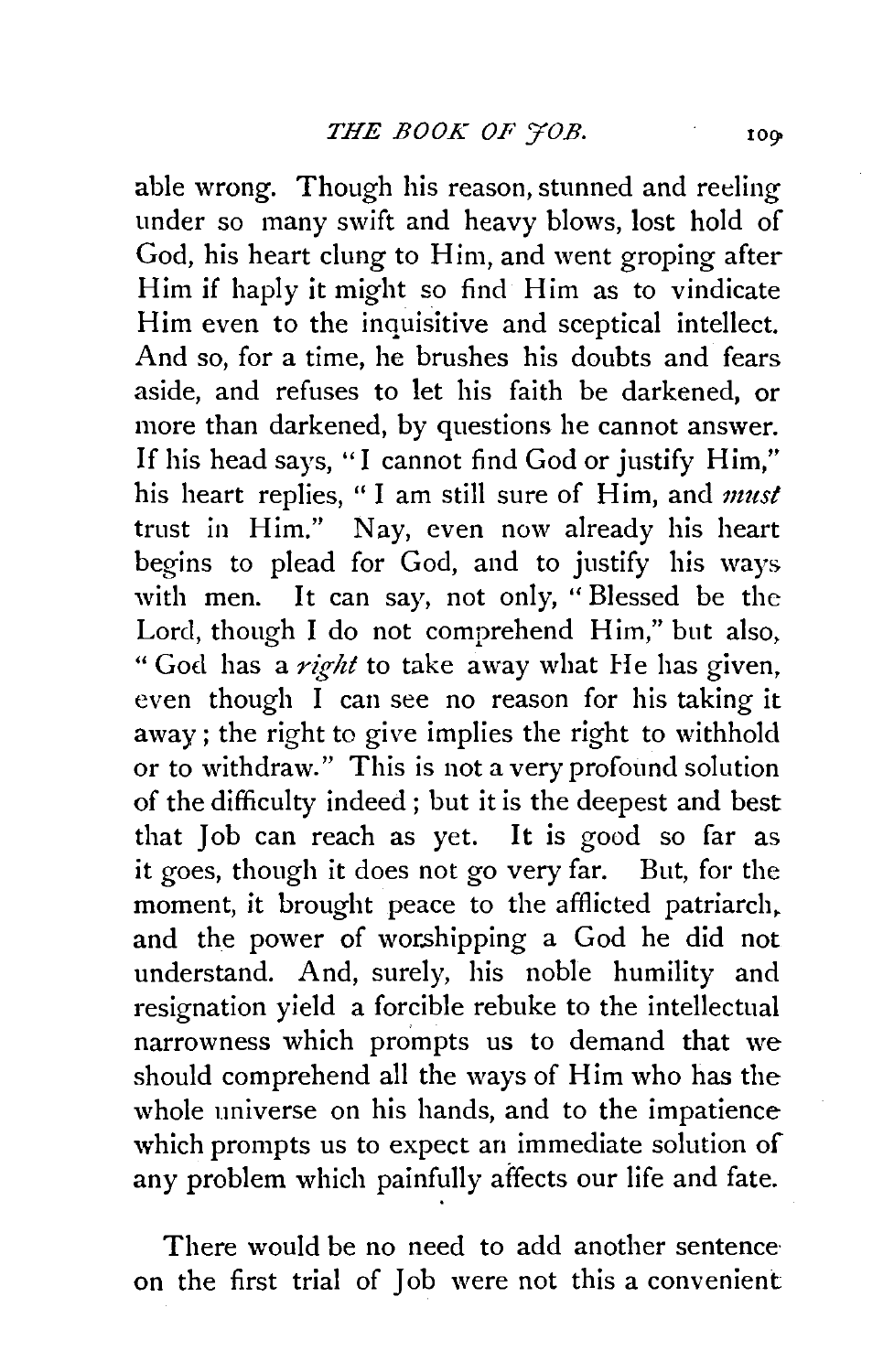opportunity for explaining the most difficult word in the whole Prologue. The word translated "blessed" in " Blessed be the Lord," &c. (verse 2 I), is the very word which is rendered "renounce," or " curse," in verse II. That is to say, it is the very word which Satan had pledged himself to extract from the lips of Job. Now, as Job does use the word, it might seem  $\frac{1}{1}$  that the Adversary had triumphed in his conflict with the Almighty. That conclusion, however, is rendered impossible by all the other indications of the Story. And, therefore, we need to remark that the Hebrew verb (bârêk) is used in a double sense. Usually signifying "to bless," it sometimes means "to curse." How the same word came to be used in senses so diametrically opposed can only be explained as we recall some well-known facts and laws of human speech.

Now, in general, we may say that, in *mauy*  languages, the word which signifies "bless" also modulates into the very opposite sense of " curse." Some traces of this strange linguistic habit may be found in our own familiar talk, as when we say, lightly or angrily, "Oh, *bless* you!" meaning the exact opposite of what we say. And, perh\_aps, the explanation of this fact may be that all men, and especially the Orientals, shrink a little superstitiously from soiling their lips with words of evil omen and import, words of direct cursing, and prefer to express their anger and ill-will in words capable of a double sense. Many among ourselves who very willingly equivocate with an euphemism would recoil with horror from breaking out into open imprecations. Charles Lamb has pointed out a cognate fact, or habit, in the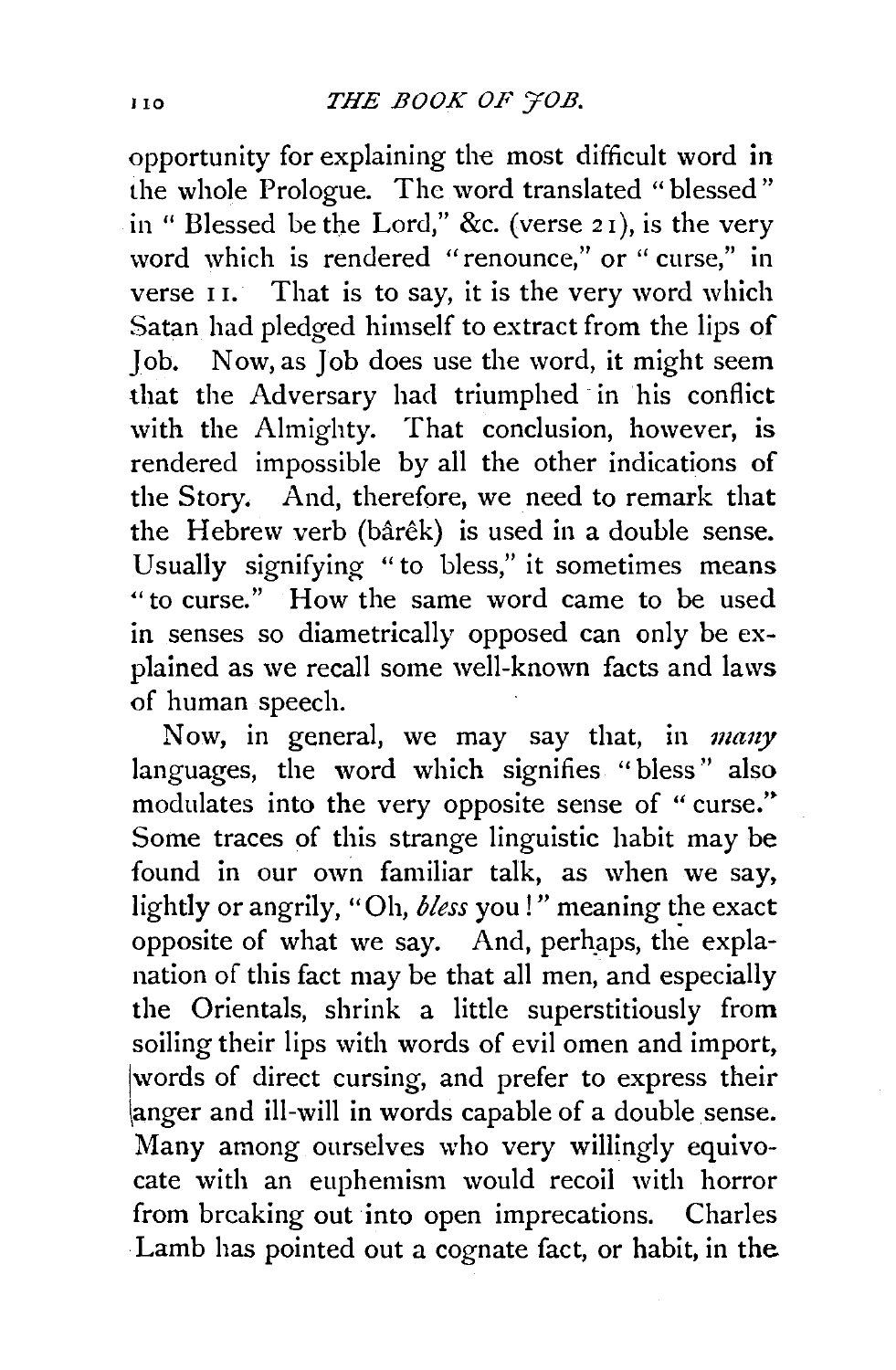use of impassioned language, in the lively lines in which he speaks of the-

> " Irony and feign'd abuse Such as pcrplex'd lovers use, At a need, when in despair To paint forth their fairest fair. Or in part but to express That exceeding comeliness Which their fancies doth so strike, They borrow language of dislike ; And, instead of Dearest Miss, Tewel, Honey, Sweetheart, Bliss, And those forms of old admiring, Call her Cockatrice and Siren, Basilisk, and all that's evil, Witch, Hyena, Mermaid, Devil, Ethiop, \Vench, and Blackamoor, Monkey, Ape, and twenty more; Friendly Traitress, loving Foe,-Not that she is truly so, But no other way they know A contentment to express, Borders so upon excess, That they do not rightly wot Whether it be pain or not."

And hatred is only less ingenious than love, and is very capable of converting words and formulas of benediction to its own evil and malignant use.

More particularly we may say of this Hebrew word that its original meaning is " to bend the knee," to kneel in prayer, for example: so that it would easily lend itself to a double and ambiguous sense, since if men kneel when they implore a blessing, they also kneel to invoke a curse.

But, most probably, the full explanation of the word as used in this Prologue· is to be found in the fact that the subjects and courtiers of ancient Eastern princes knelt to them, not only when they entered